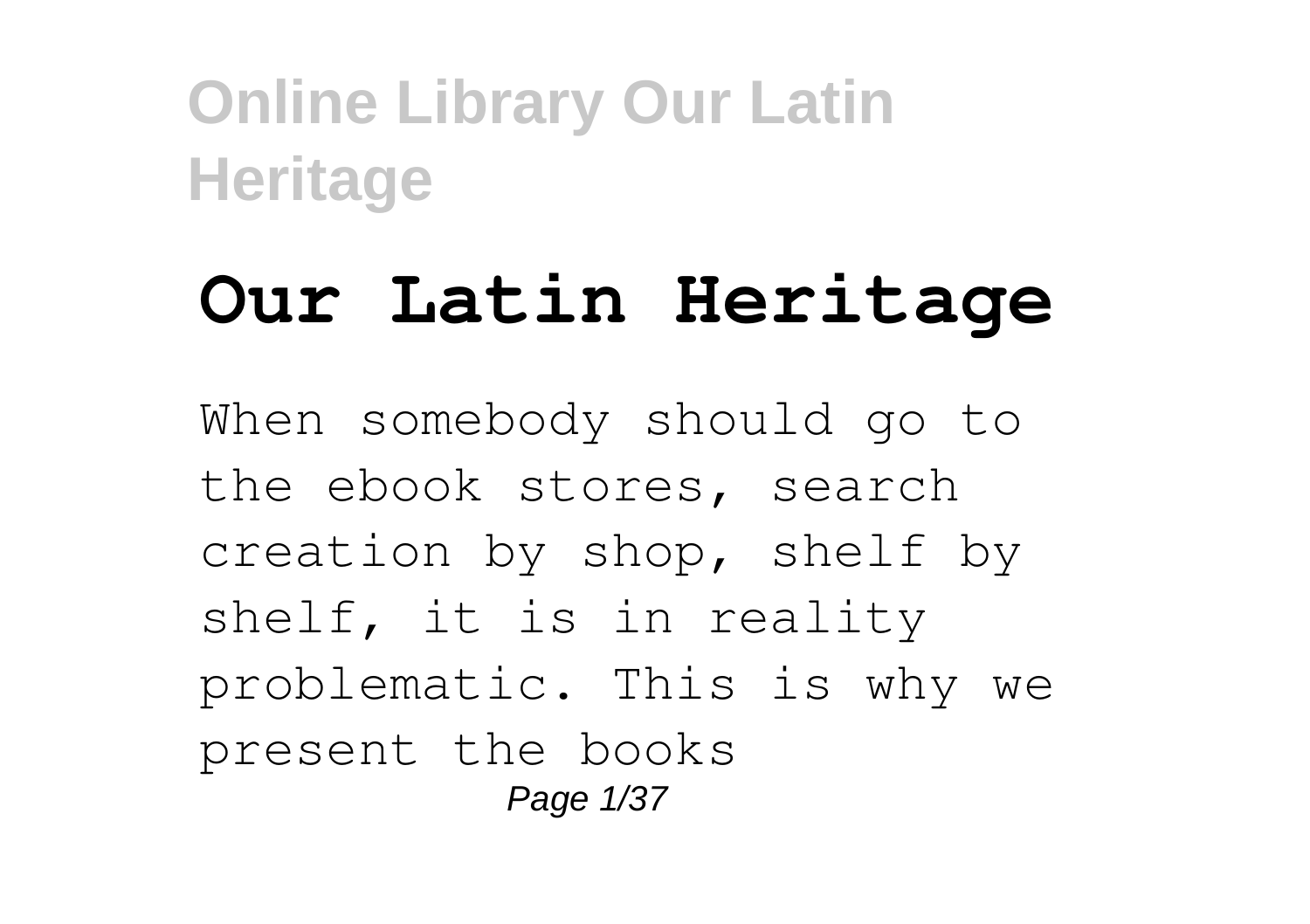compilations in this website. It will utterly ease you to see guide **our latin heritage** as you such as.

By searching the title, publisher, or authors of Page 2/37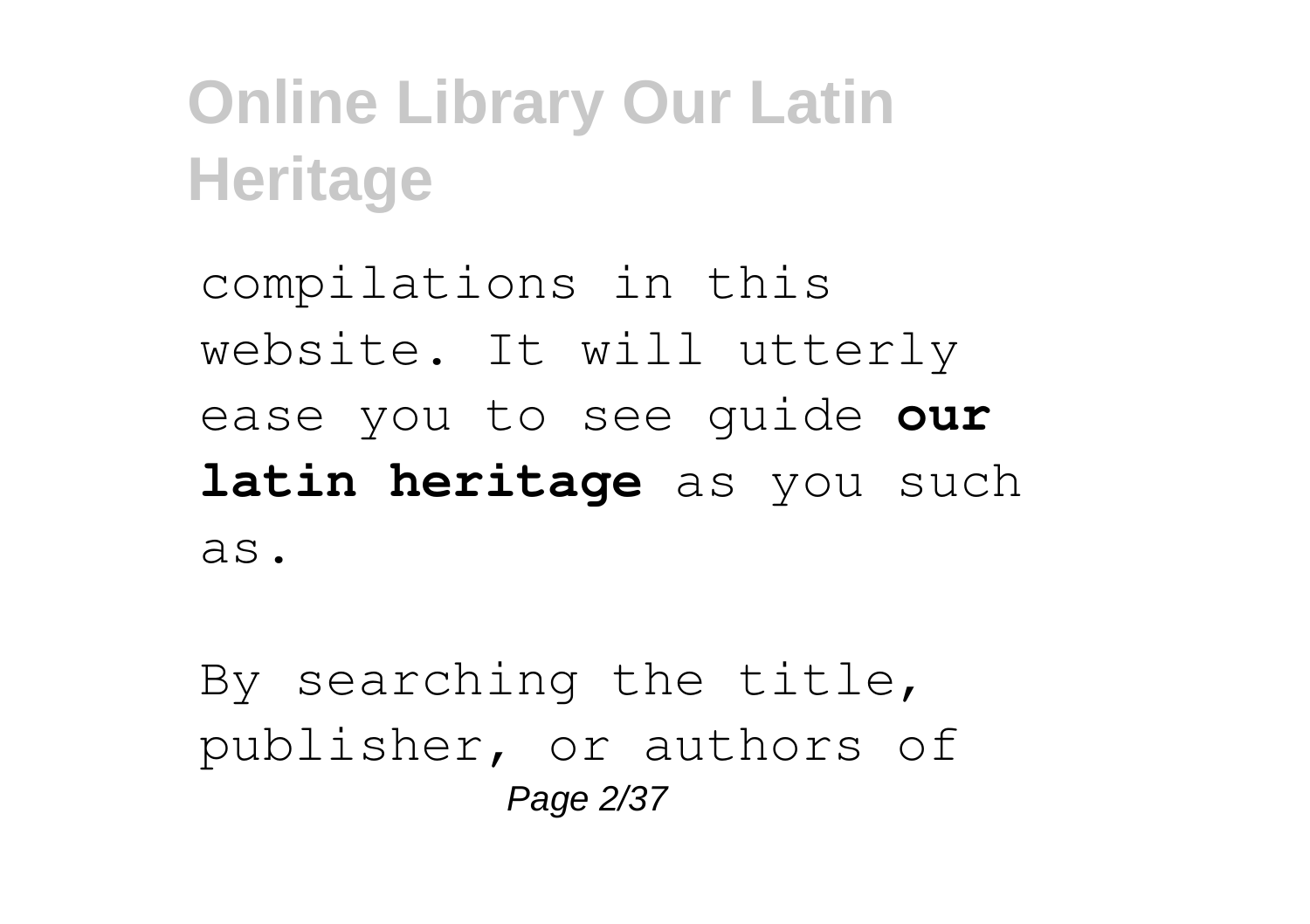guide you really want, you can discover them rapidly. In the house, workplace, or perhaps in your method can be every best place within net connections. If you purpose to download and install the our latin Page 3/37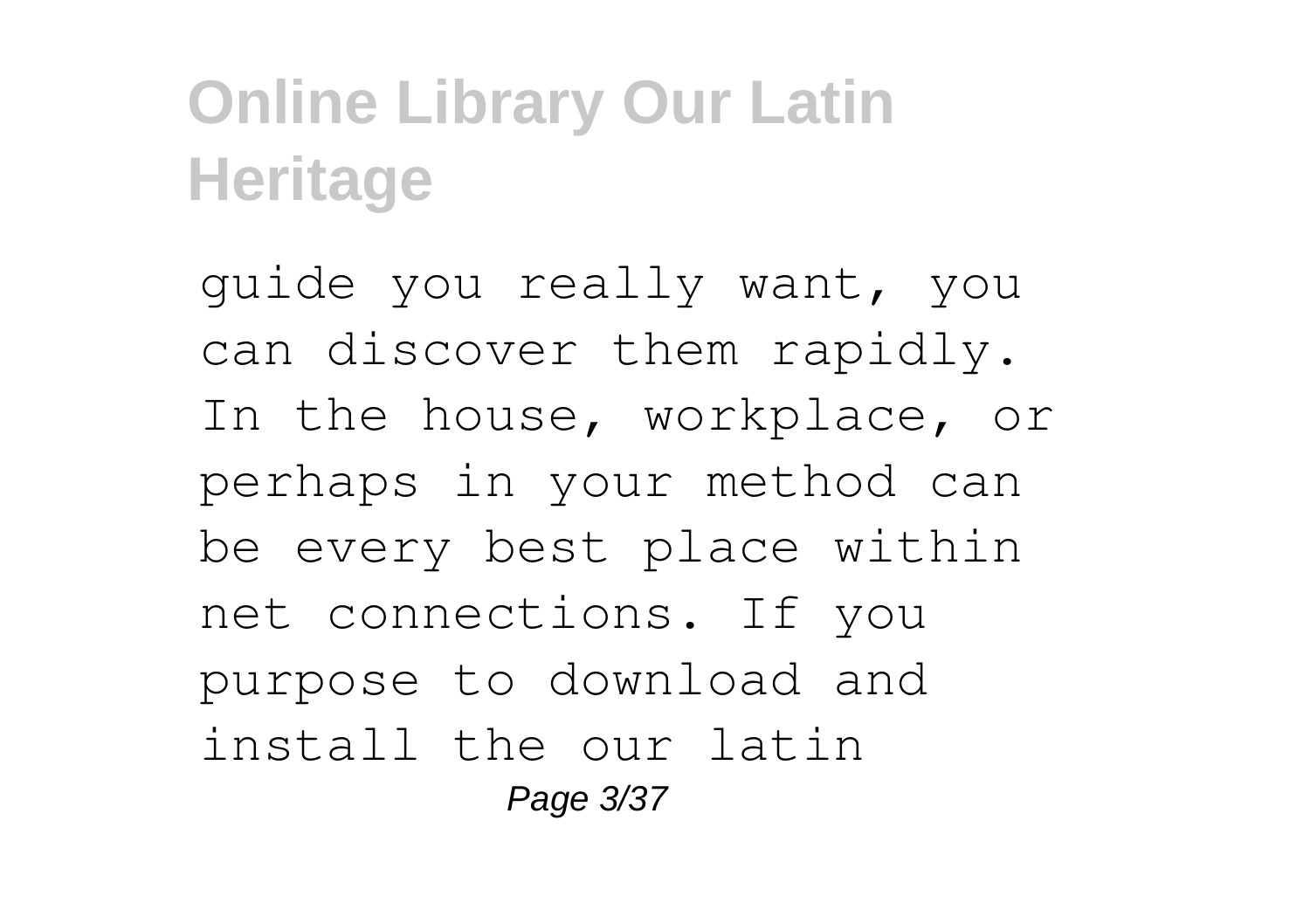heritage, it is utterly easy then, before currently we extend the associate to buy and create bargains to download and install our latin heritage therefore simple!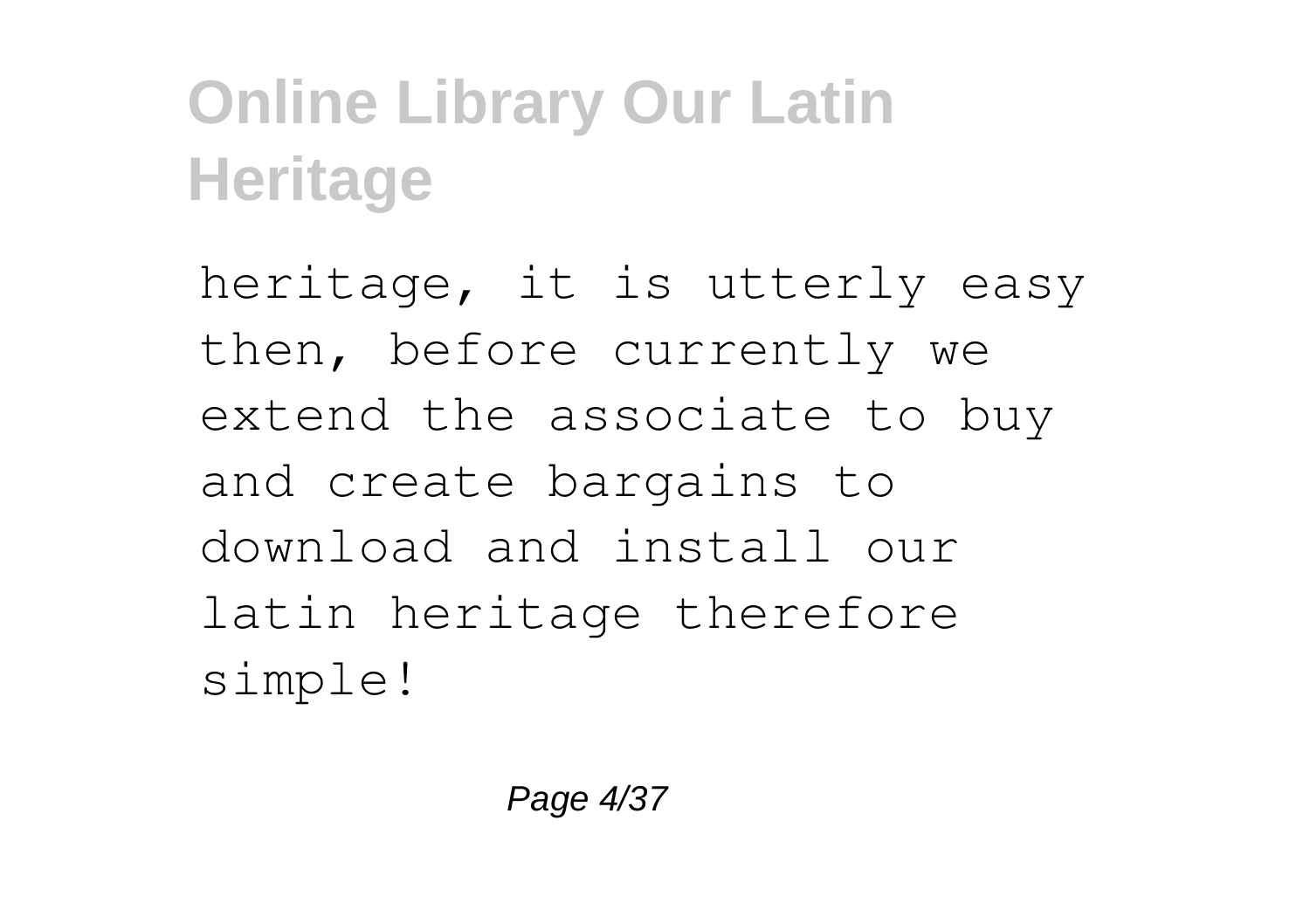Bibliomania: Bibliomania gives readers over 2,000 free classics, including literature book notes, author bios, book summaries, and study guides. Free books are presented in chapter format.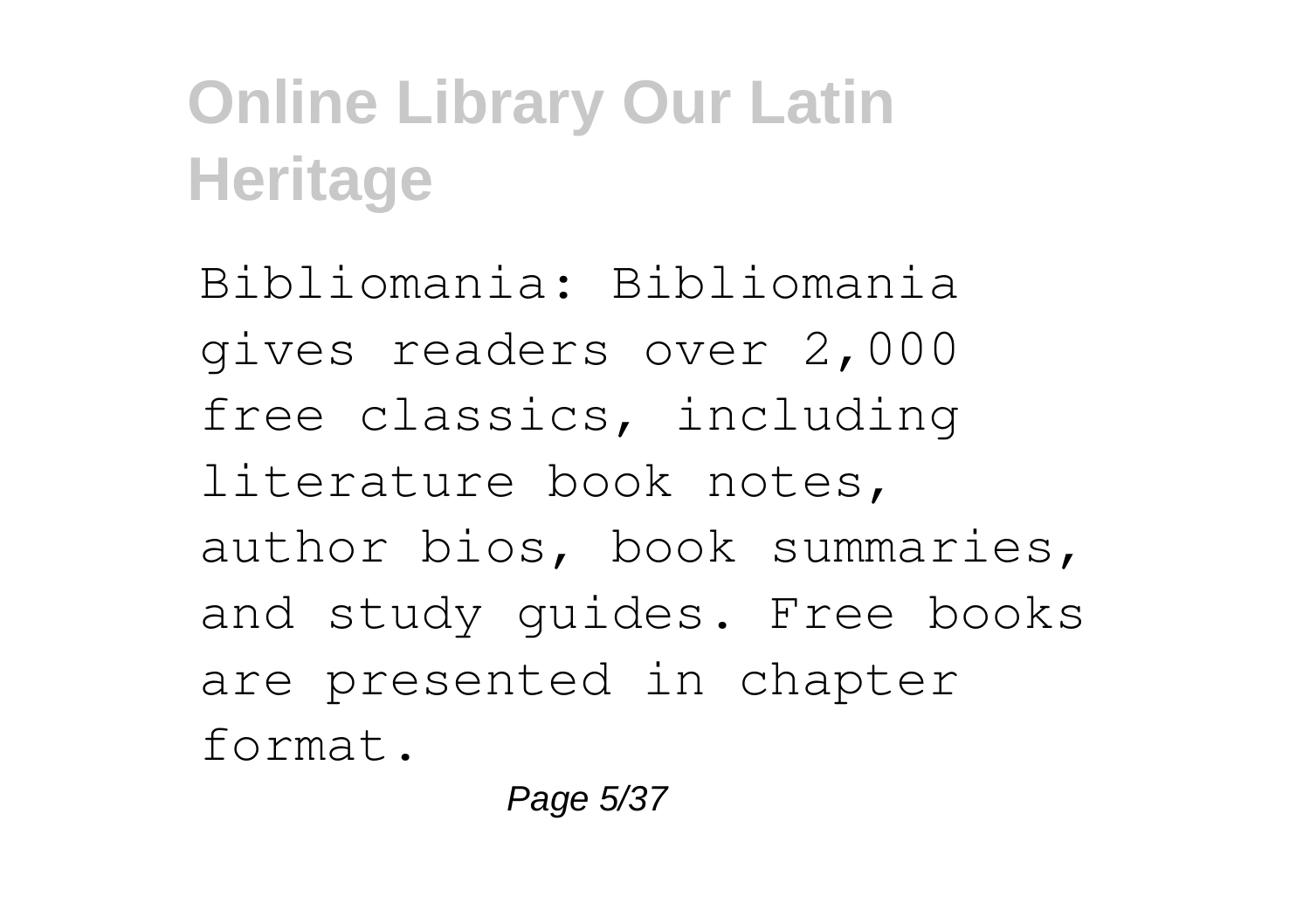#### **Our Latin Heritage**

A note about the documents included on this page: These documents were originally selected for the project Our Documents: 100 Milestone Documents from the National Page 6/37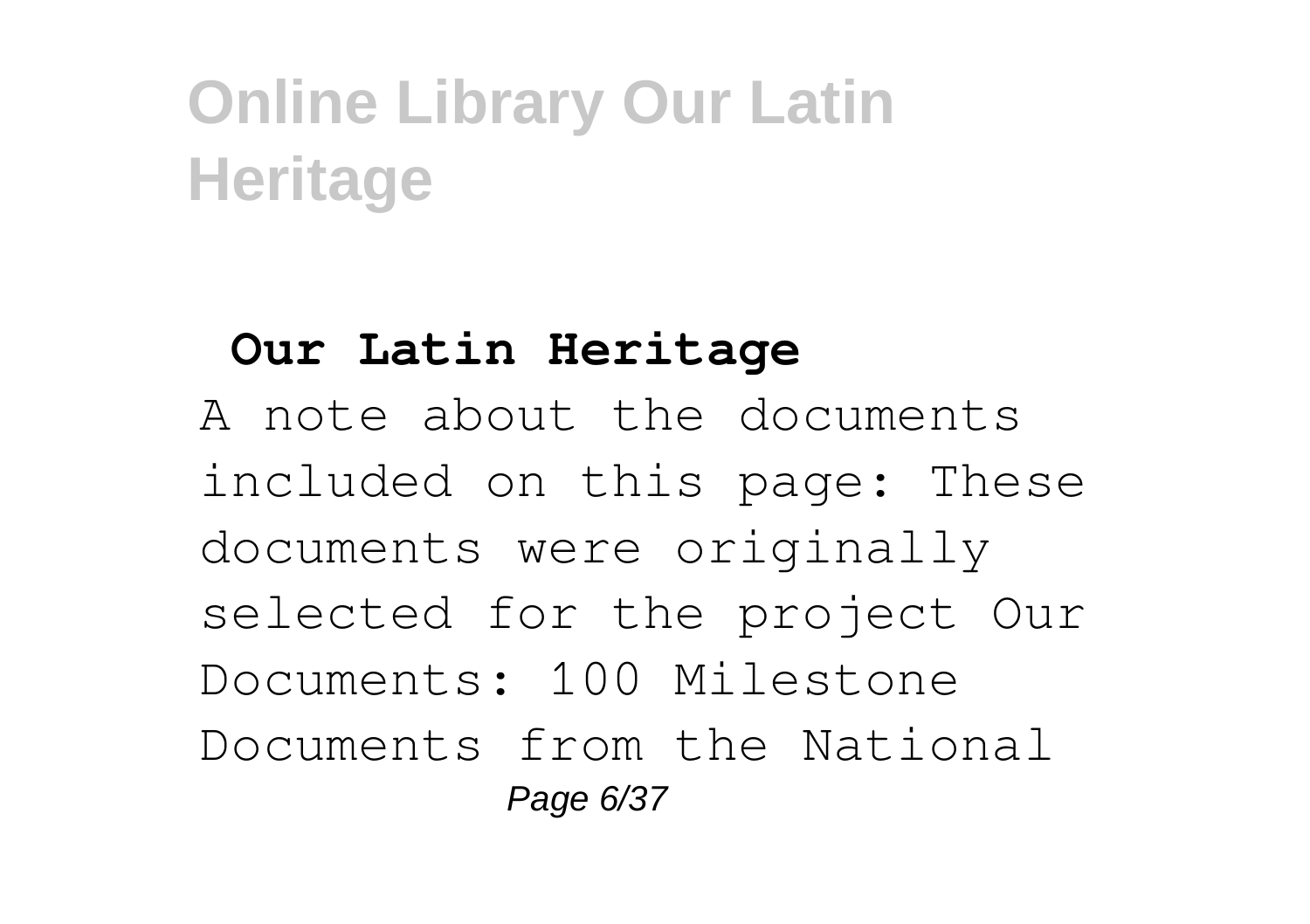Archives, a national initiative on American history, civics, and service.They were identified to "help us think, talk and teach about the rights and responsibilities of citizens in our democracy...These Page 7/37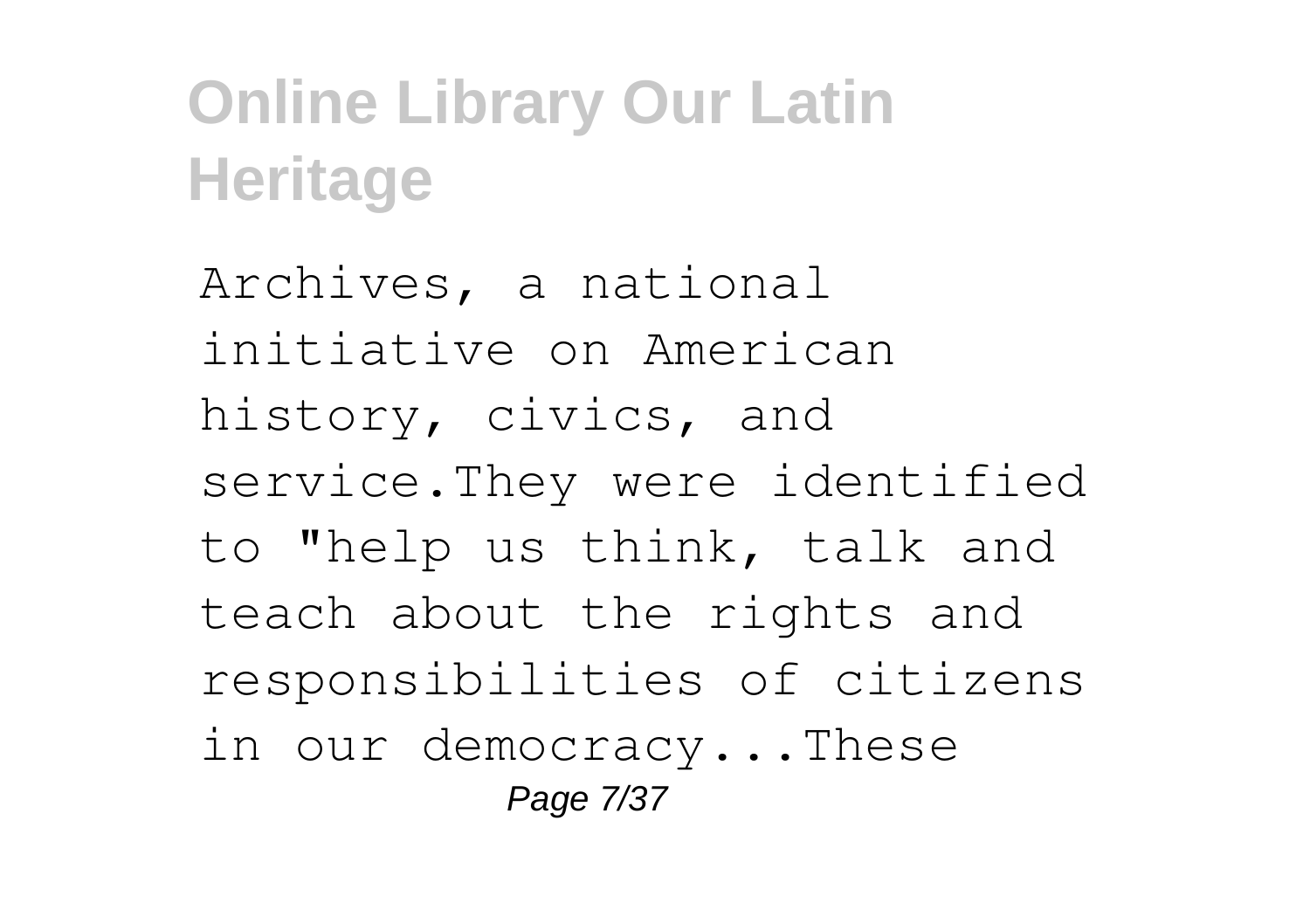documents reflect our ...

**Meet Our Teachers & Staff - Heritage Christian School** Initially referring exclusively to the monumental remains of cultures, the concept of Page 8/37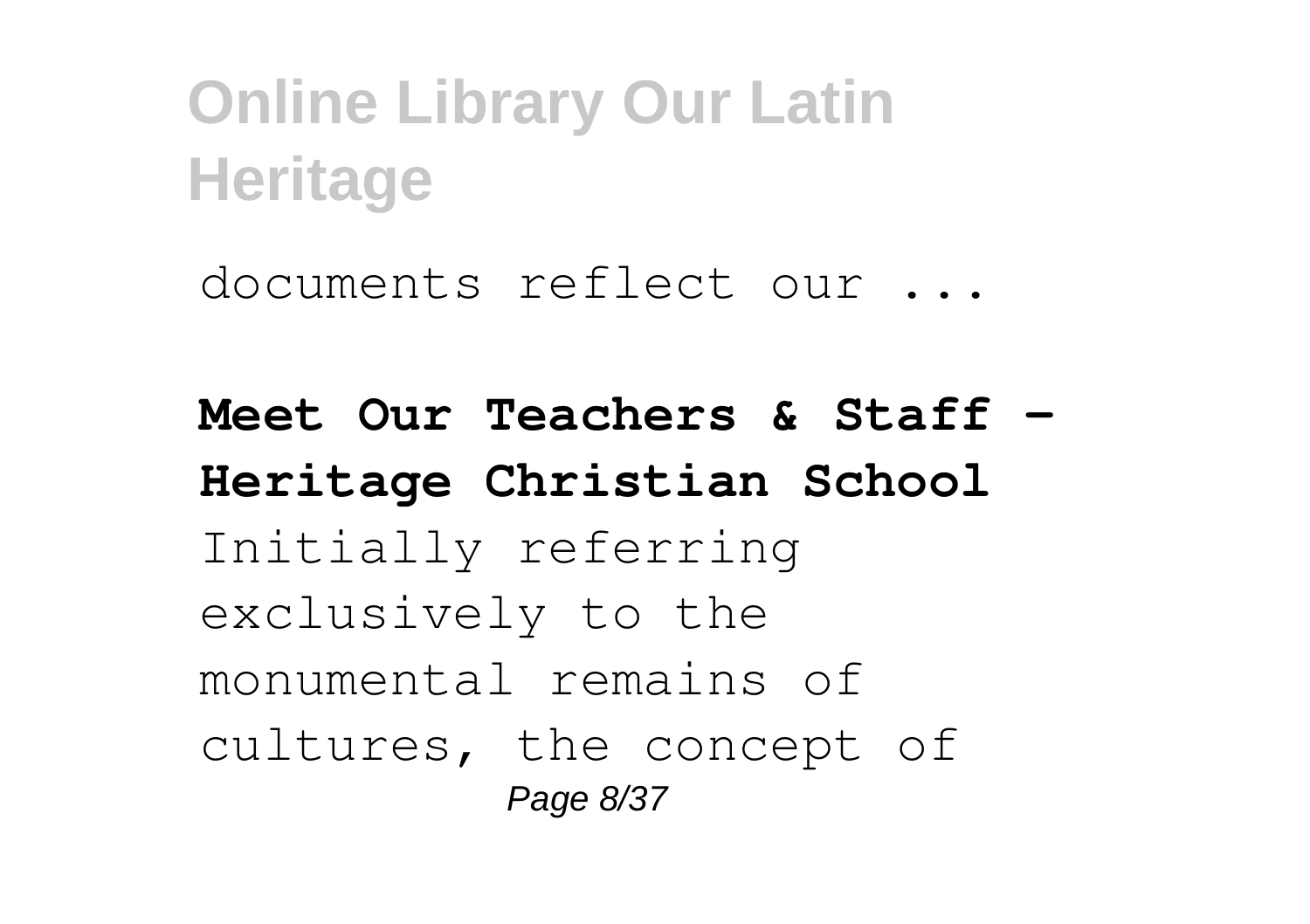heritage has gradually been expanded to embrace living culture and contemporary expressions. As a source of identity, heritage is a valuable factor for empowering local communities and enabling vulnerable Page 9/37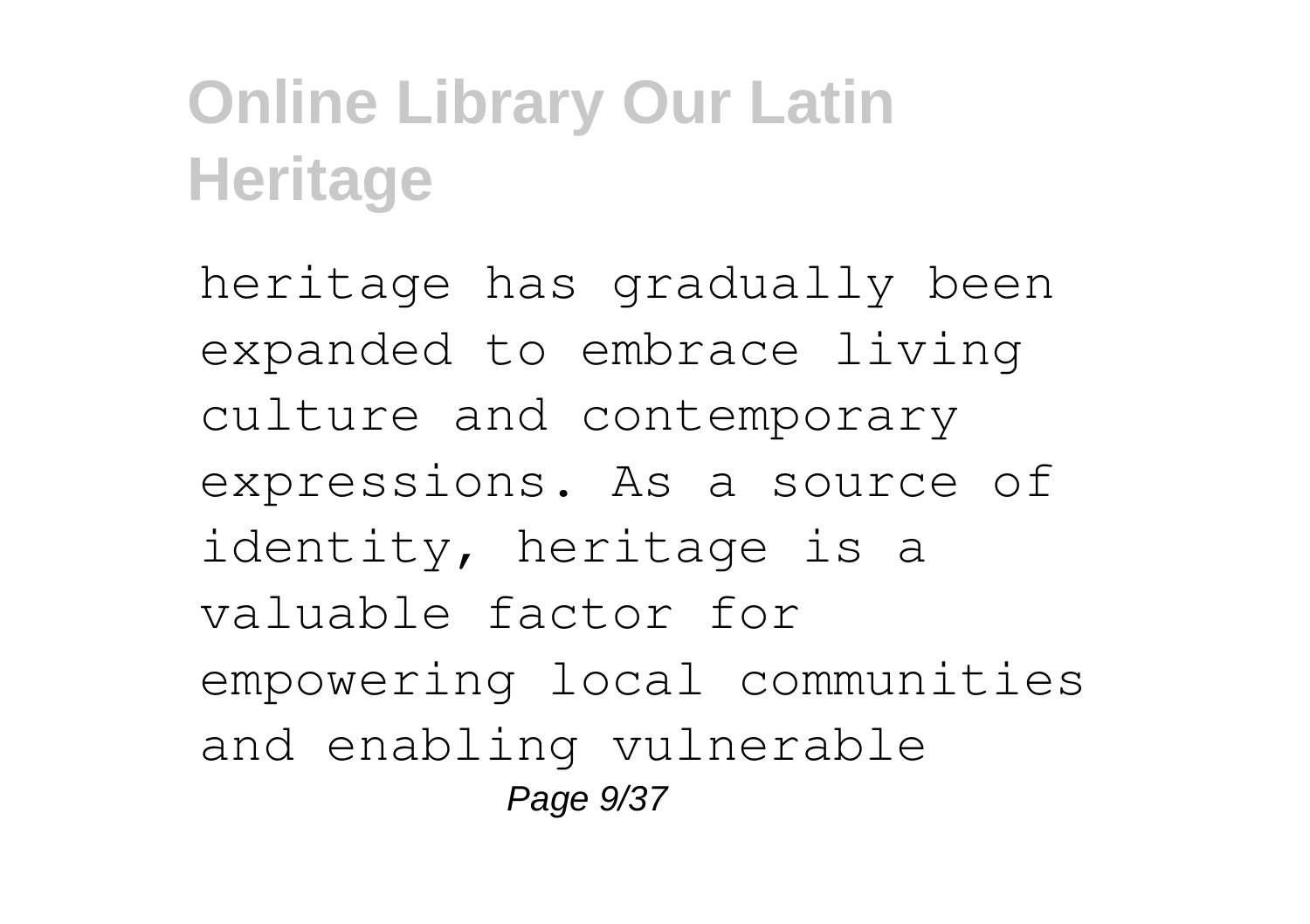groups to participate fully in social and cultural life.

#### **Cha Cha's Latin Kitchen | Modern Latin Cuisine** Our History; Board of Directors; Team; Programs . Leadership; Education; Page 10/37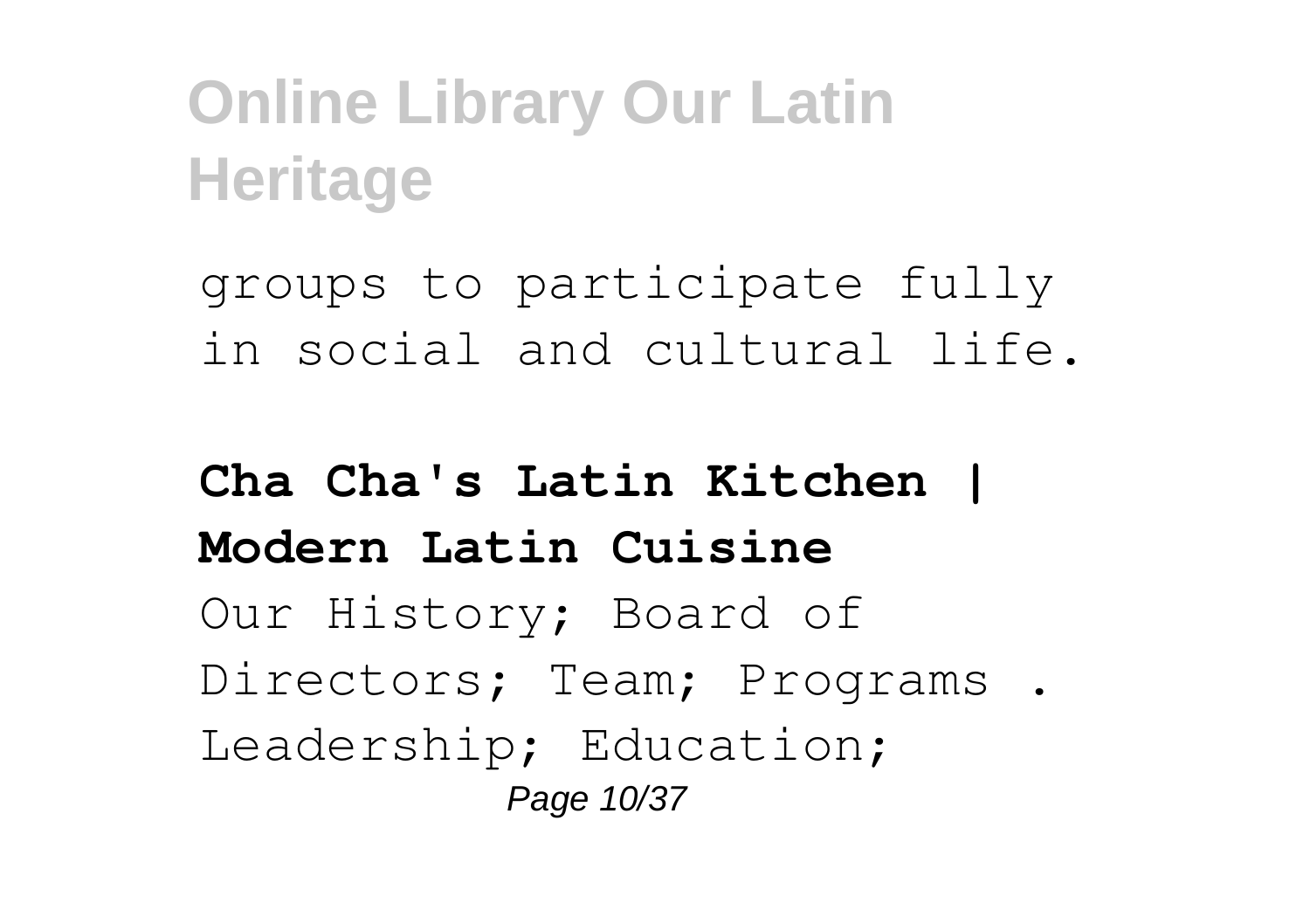Workforce Development; Public Awareness; Partners . LOFT; Hispanic Heritage Awards; Youth Awards; ... Hispanic Heritage Foundation - 1001 Pennsylvania Ave NW Washington, DC 20004 - (202) 558 – 9473 -

Page 11/37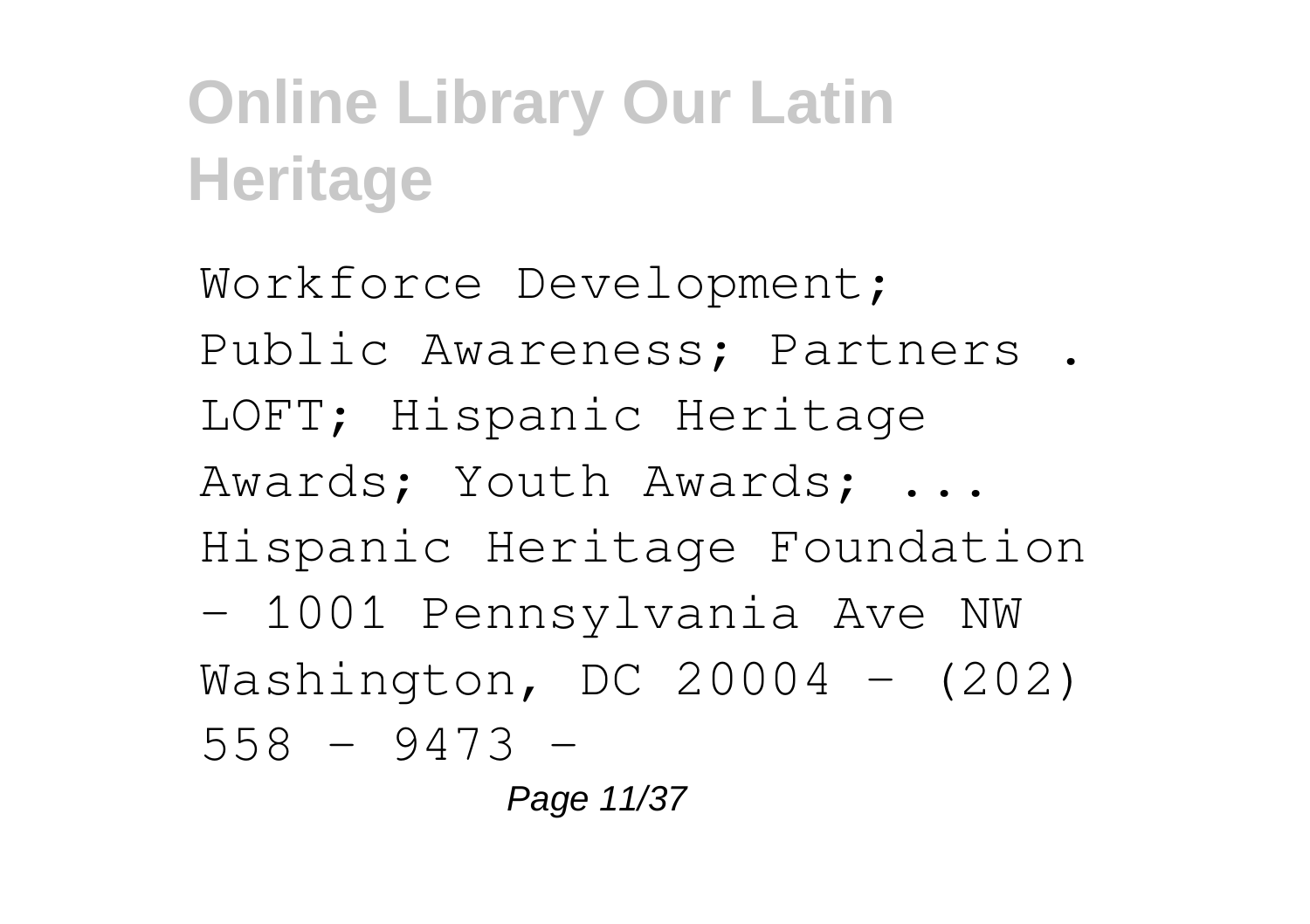info@hispanicheritage.org

**The Significance of Spanish Colonial Missions in our National Story and ...** Esta previously taught at Heritage from 1999-2012, and started the Spanish program Page 12/37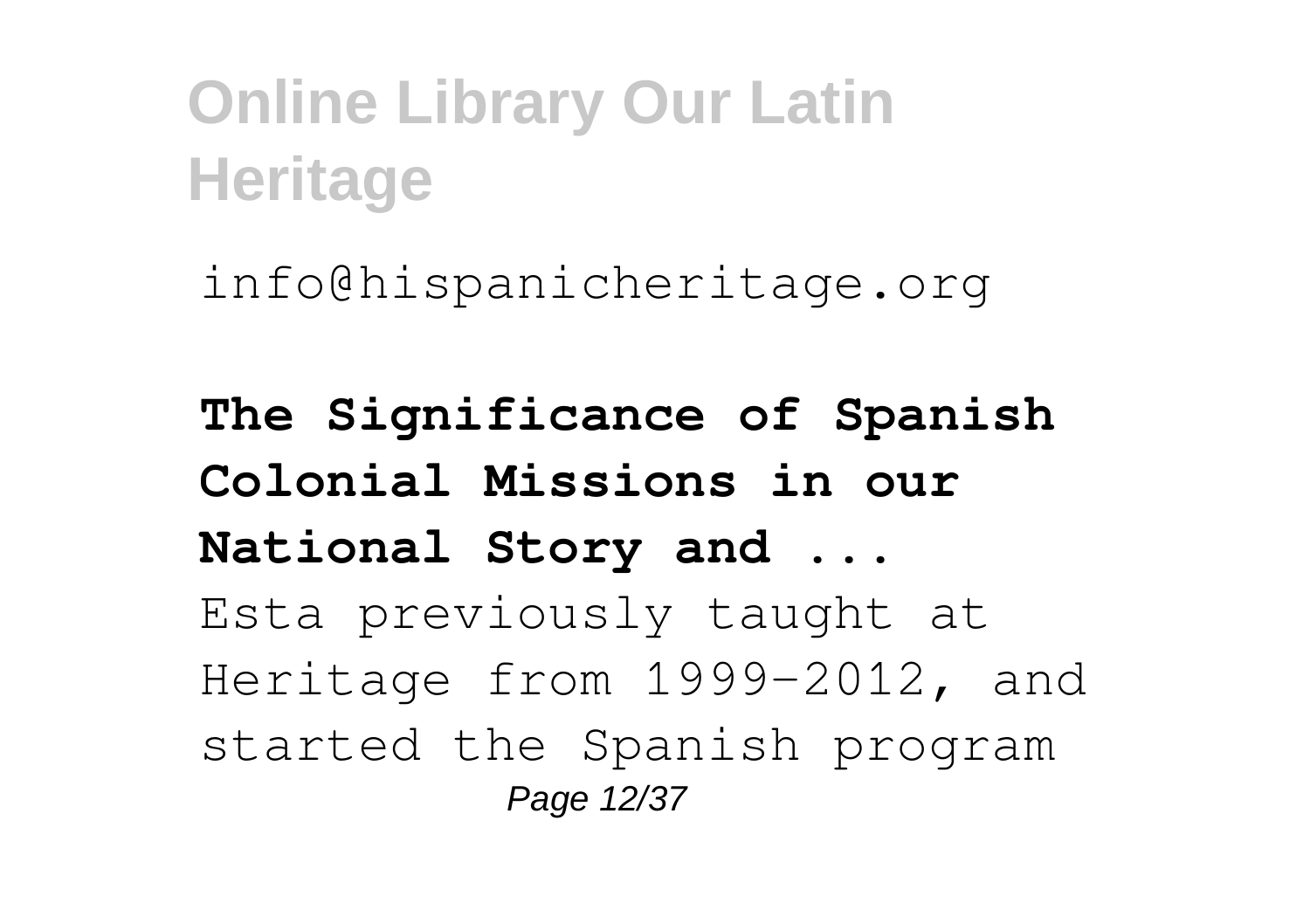in our middle school! After 13 years of teaching, Esta and her family left to be missionaries in Latin America. They spent seven years serving in Colombia and Mexico.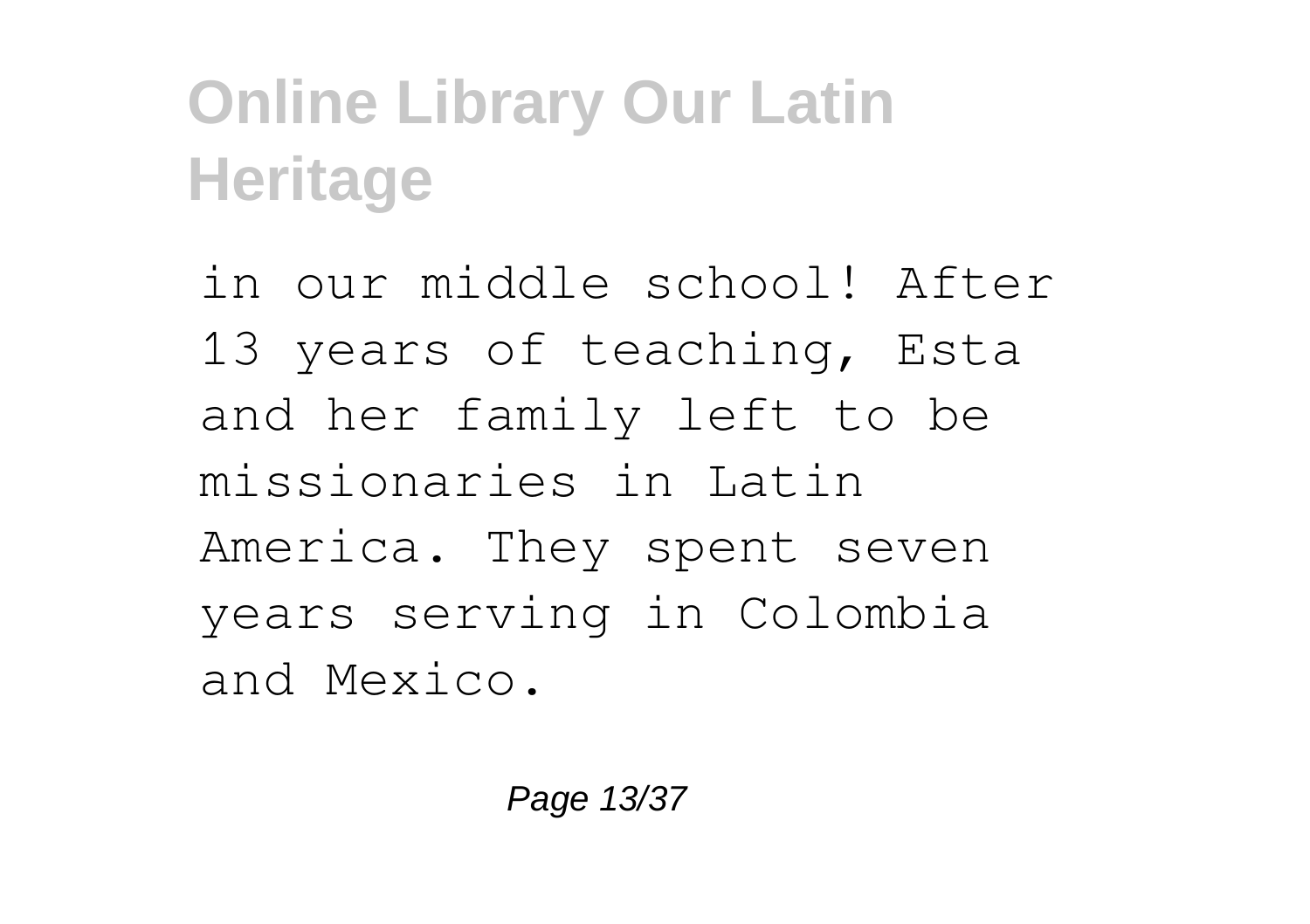**Traditional Diets | Oldways** Our Latin-inspired menu adapts the culinary heritage of Mexico and . Latin America to a fresh, modern style. Reservations. NOW OPEN: CHA CHA'S CANTINA IN BREA! Check out the Brea Page 14/37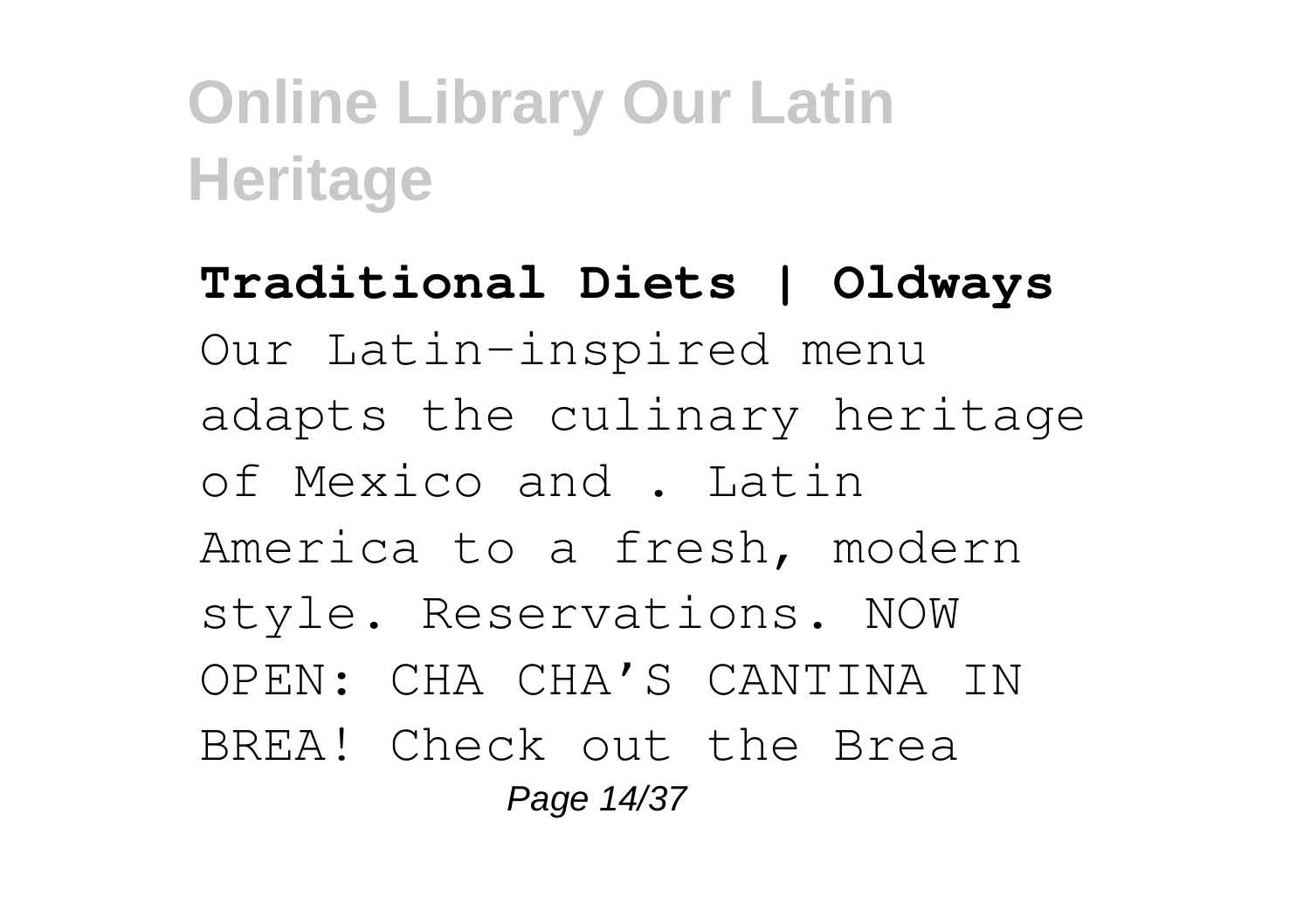location's newly renovated dining room and patio PLUS the all-new lounge space: Cha Cha's Cantina!

#### **Deland Latin Restaurant - De La Vega Restaurant** The Globally Important Page 15/37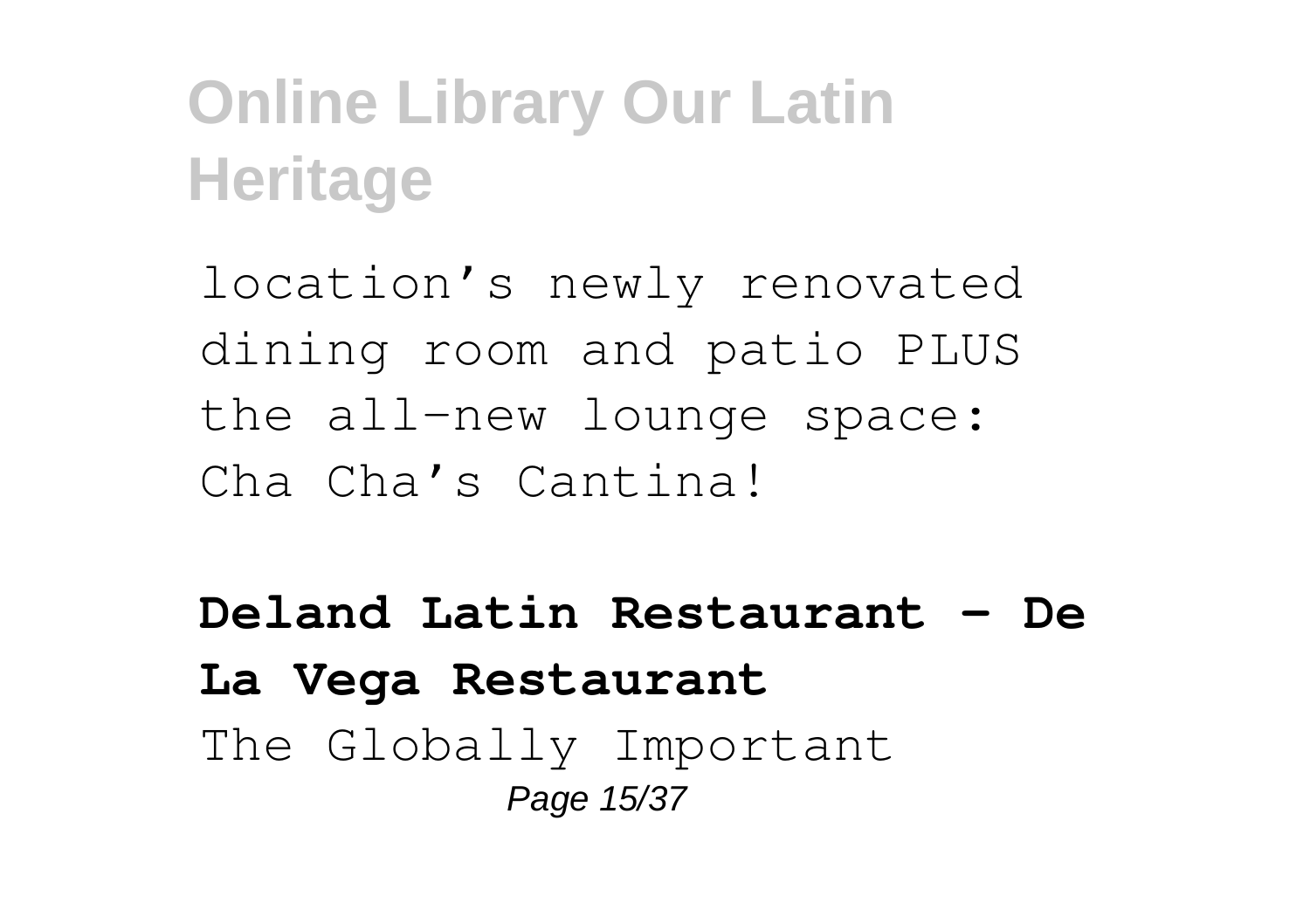Agricultural Heritage Systems (GIAHS) represent not only stunning natural landscapes but also agricultural practices that create livelihoods in rural areas while combining biodiversity, resilient Page 16/37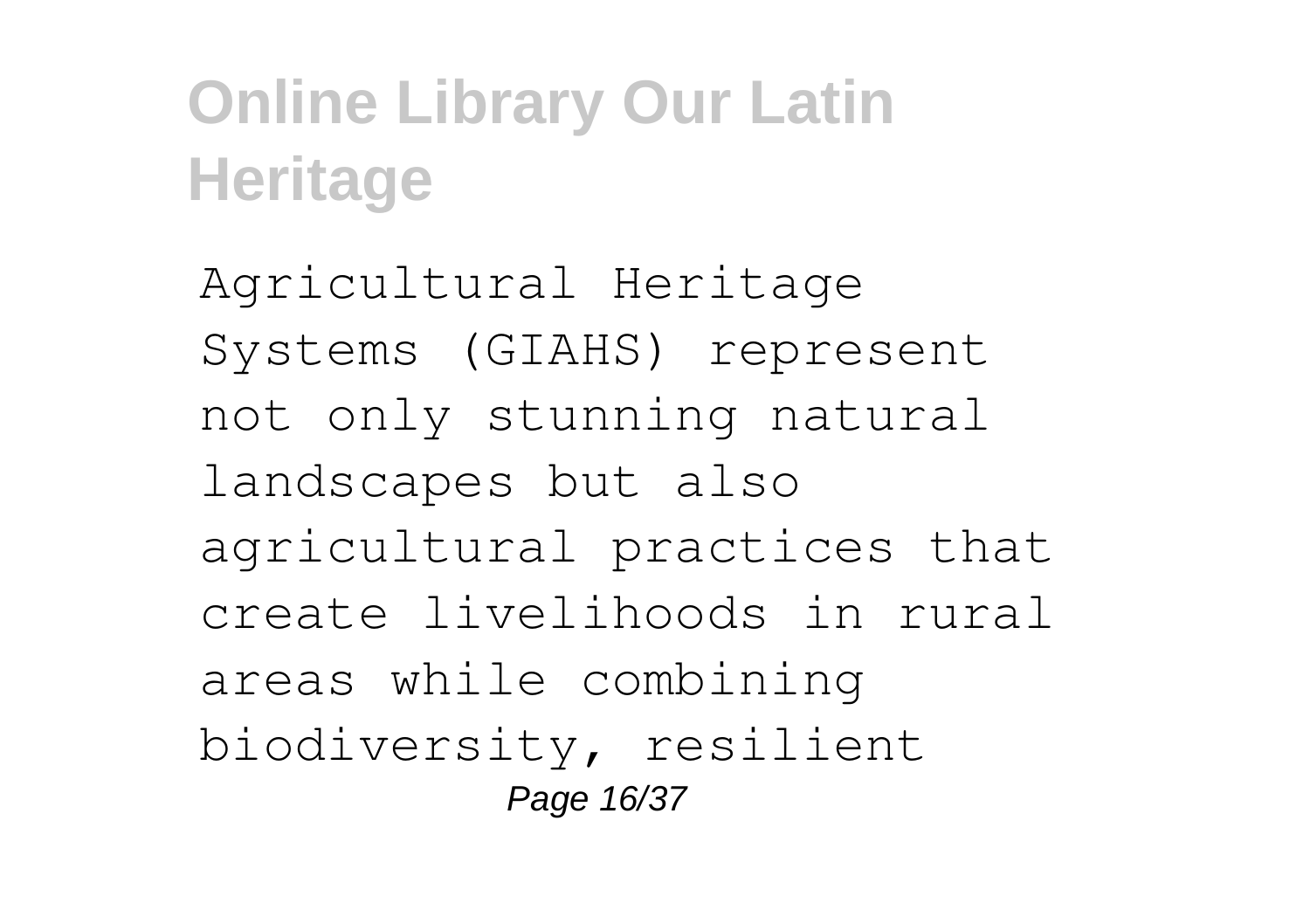ecosystems and tradition and innovation in a unique way.. Since 2005, FAO has designated 62 systems in 22 countries as agricultural heritage sites, and currently, 15 new ...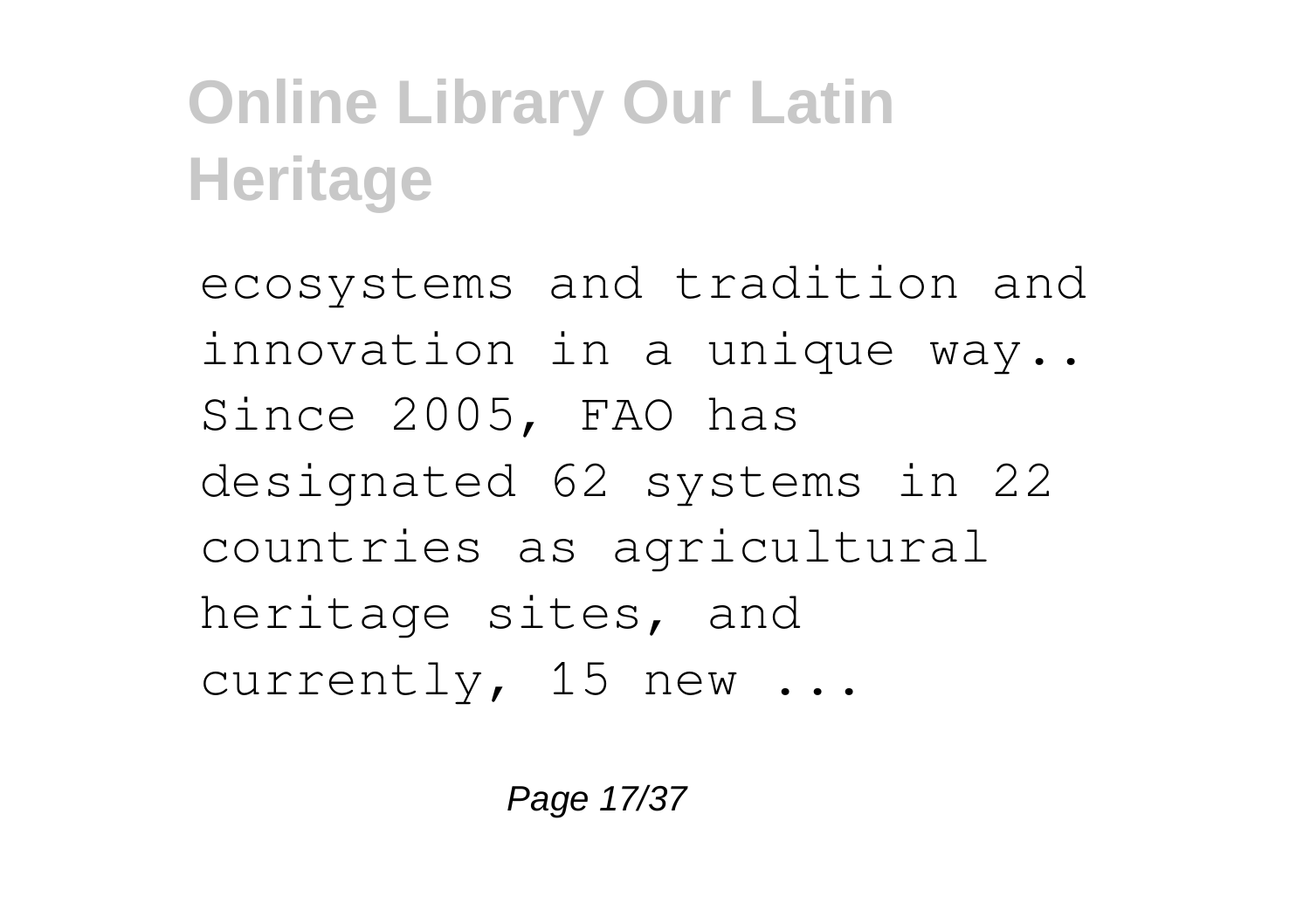**Latest Episodes | Heritage Radio Network** Subscribe to our weekly regional Tridentine News email by e-mailing: info@windsorlatinmass.org Windsor Heritage Catholic Family of Parishes Page 18/37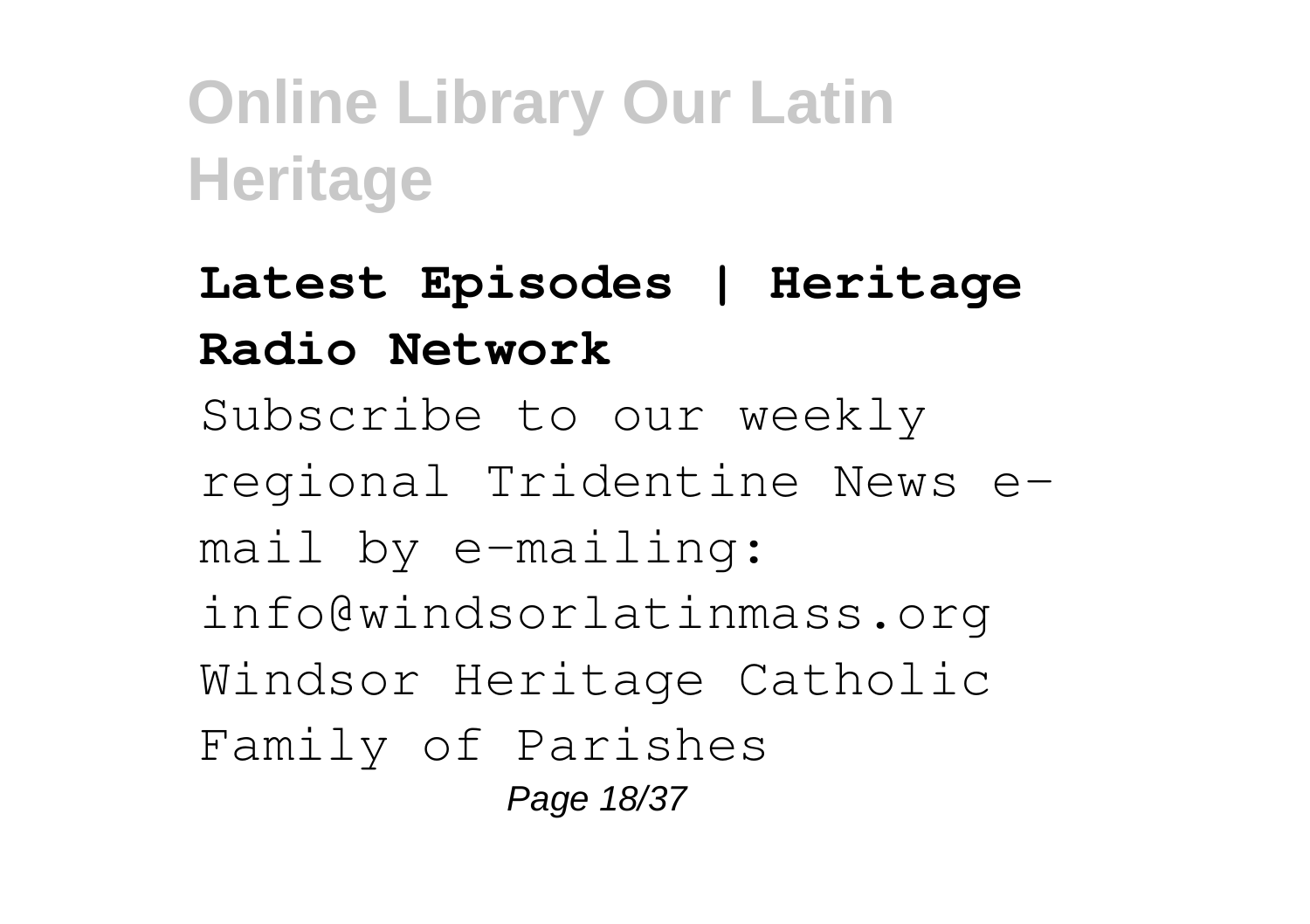information here. Tuesday, June 14 at 7:00 PM at Holy Name of Mary Church St. Basil the Great, Bishop, Confessor, & Doctor (High Mass) 200th Anniversary of the Basilian Order Celebrant: Fr. Steven Huber, Page 19/37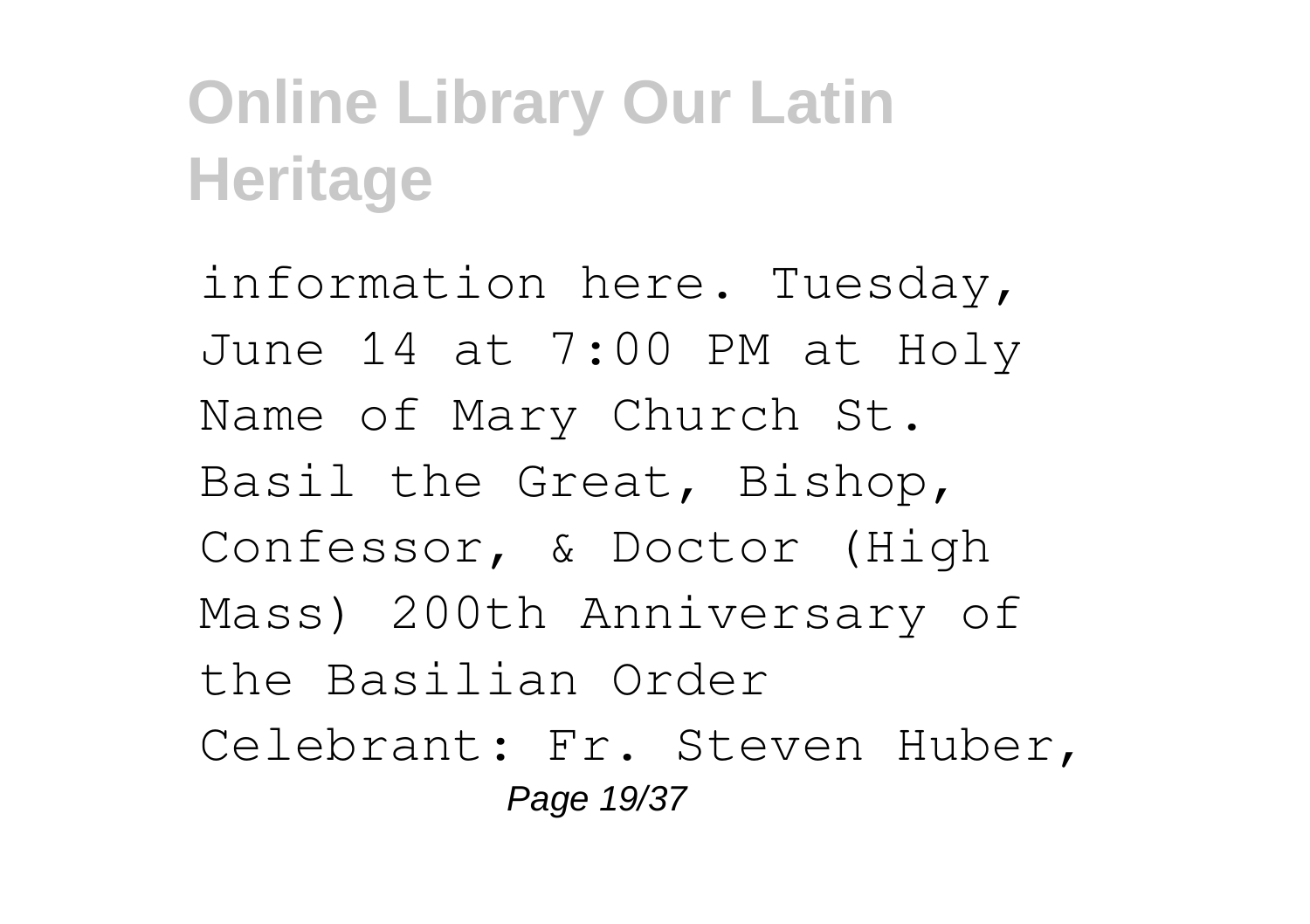```
C \ldots
```
#### **Our History and Heritage - Whirlpool Corporation** Traditional heritage diets are patterns of eating inspired by the rich culinary histories of Page 20/37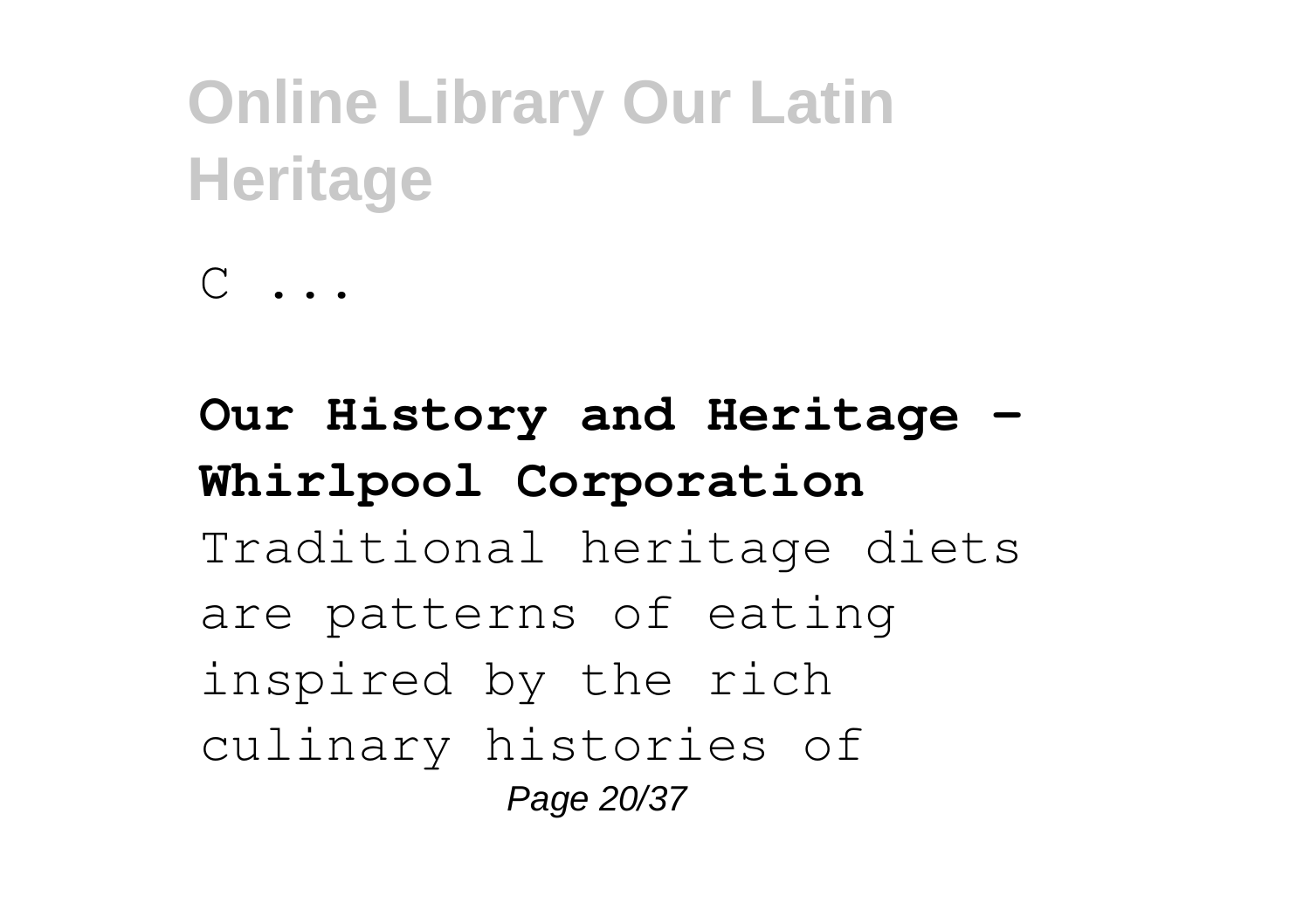cuisines around the globe. From hummus and Greek yogurt, to quinoa and collard greens, traditional ways of eating are the ideal guide to good food and good health. ... The Latin American Diet Pyramid Page 21/37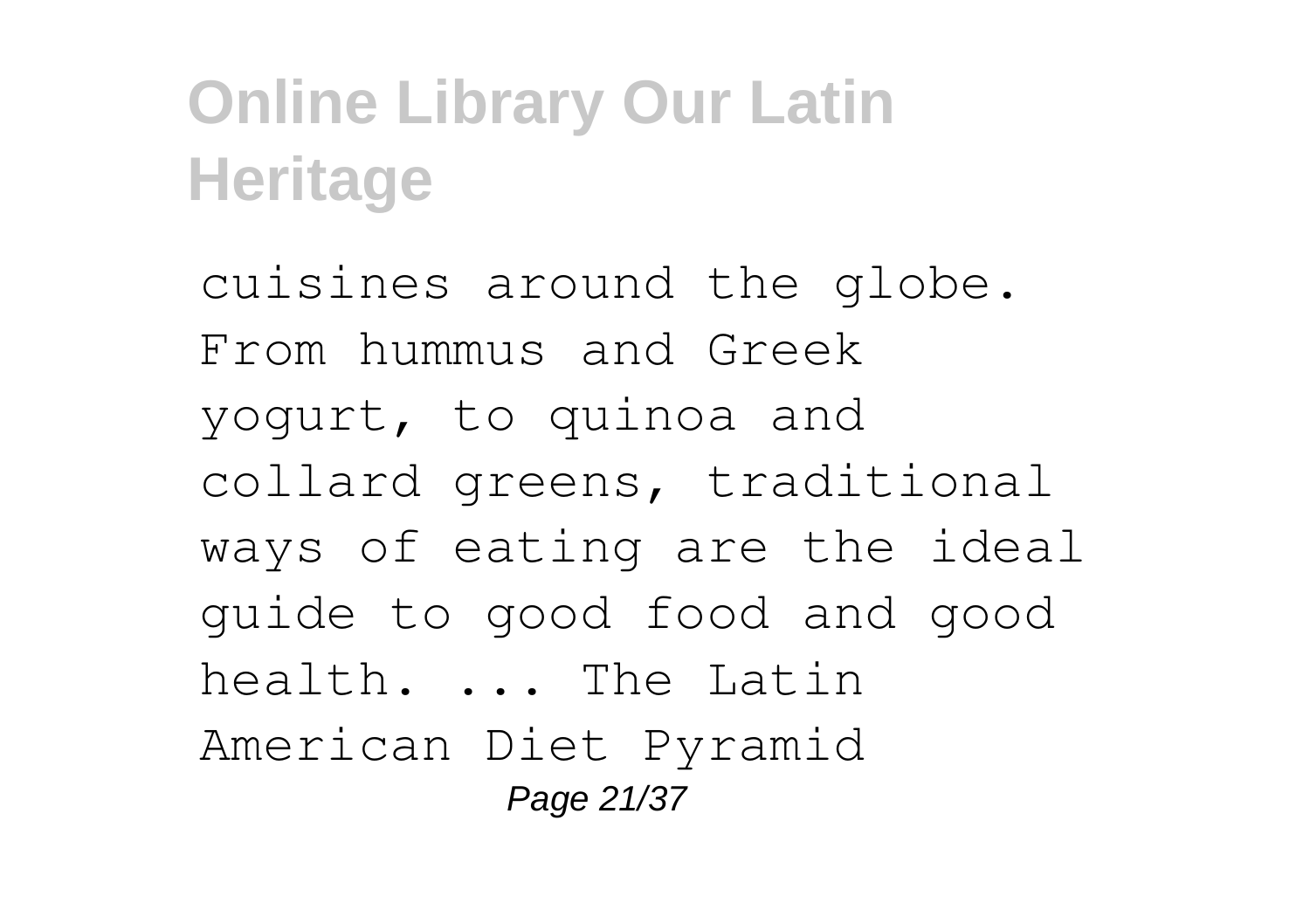preserves and rivitalizes centuries-old traditions ...

**Windsor Latin Mass at the St. Benedict Tridentine Community, Windsor ...** Welcome to our home! De La Vega is a family owned Page 22/37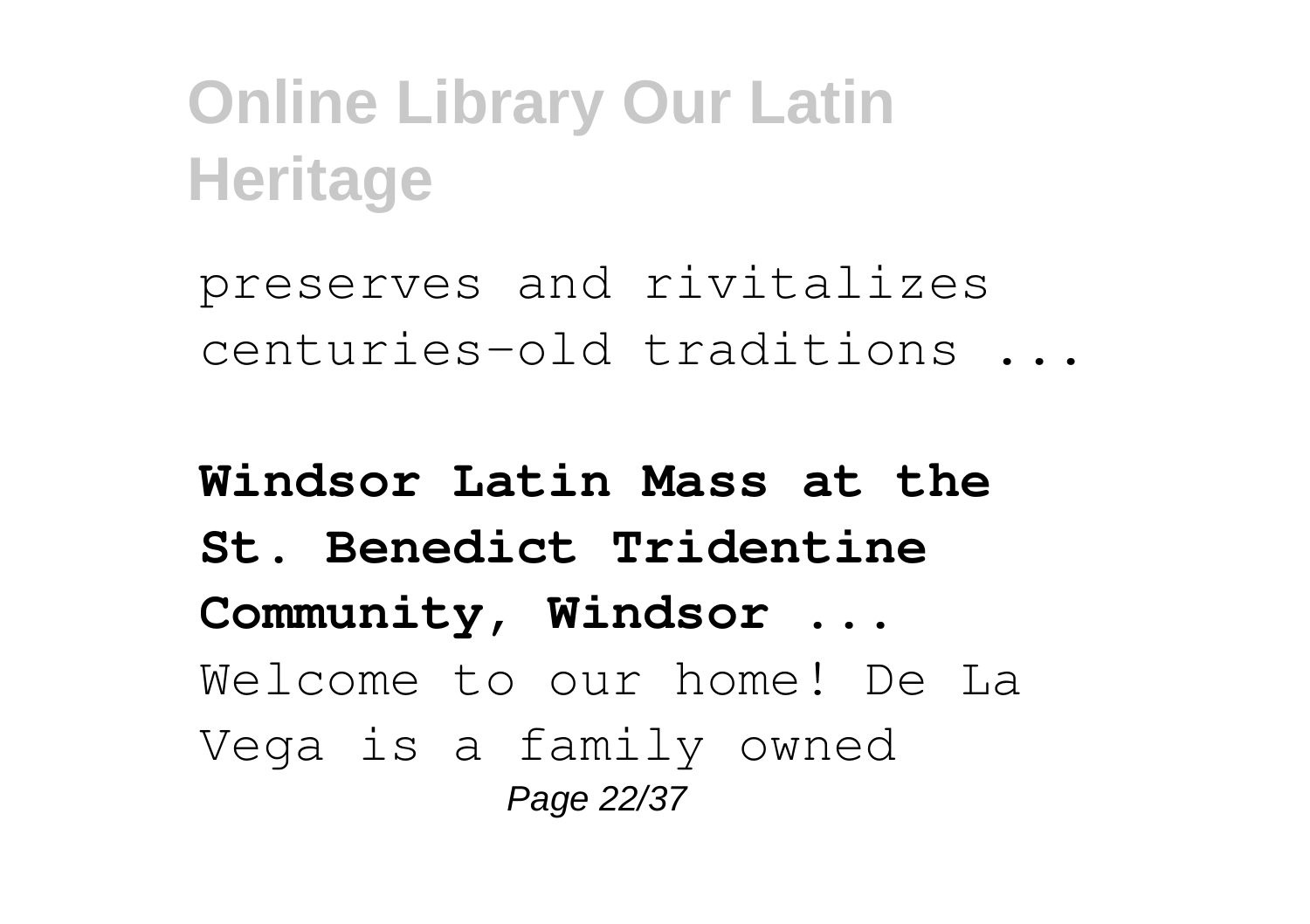restaurant created by a brother and sister, Mano De La Vega and Chef Nora De La Vega. They moved from Mexico City many years ago to share their passion for the Mexican culture. This expanded to a passion for Page 23/37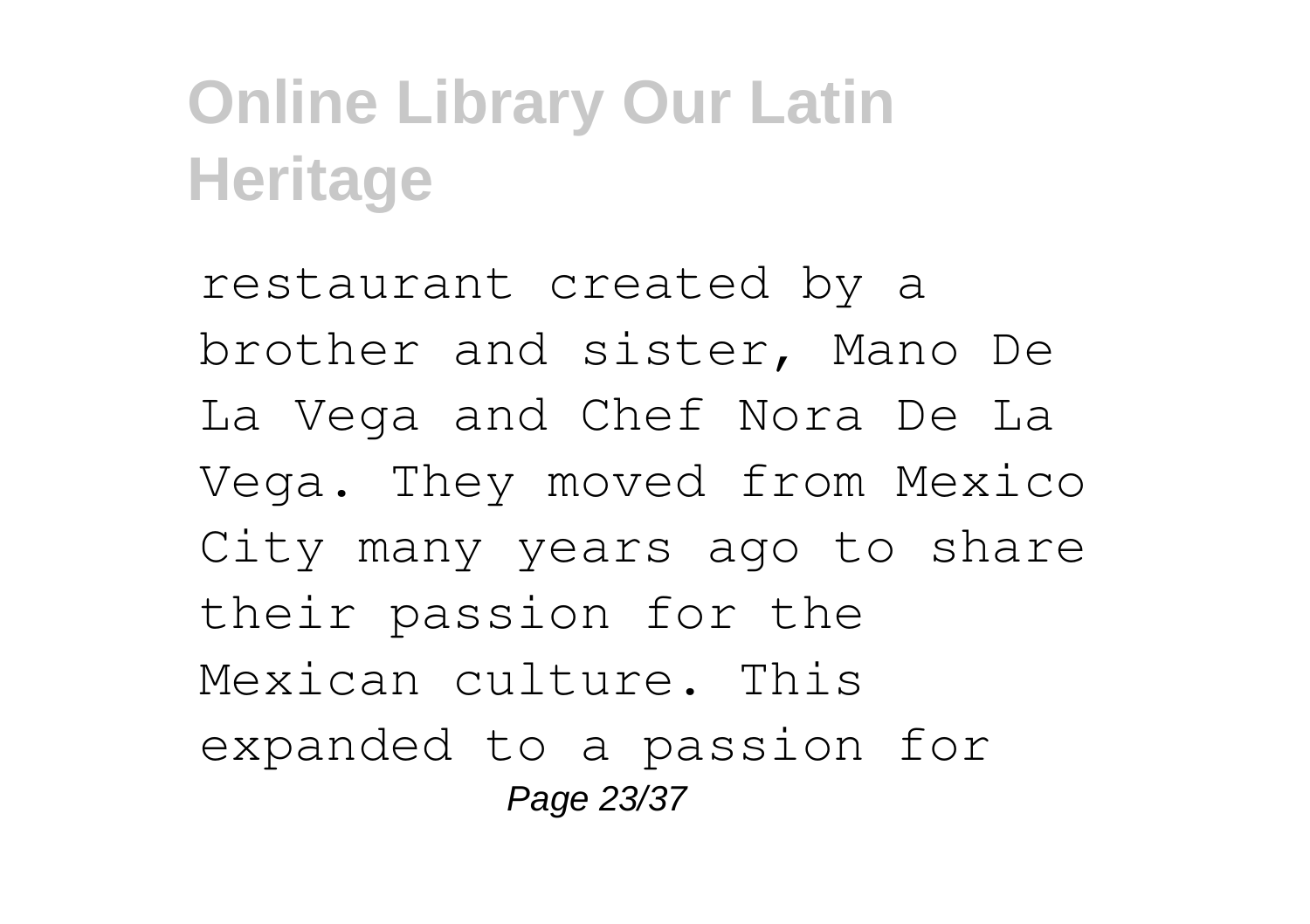Latin culture when Chef Nora married a Costa Rican and Mano married a Venezuelan.

#### **Preserving our heritage - UNESCO**

Location. Rodekoningstraat

12, 9000 Ghent. Belgium. Page 24/37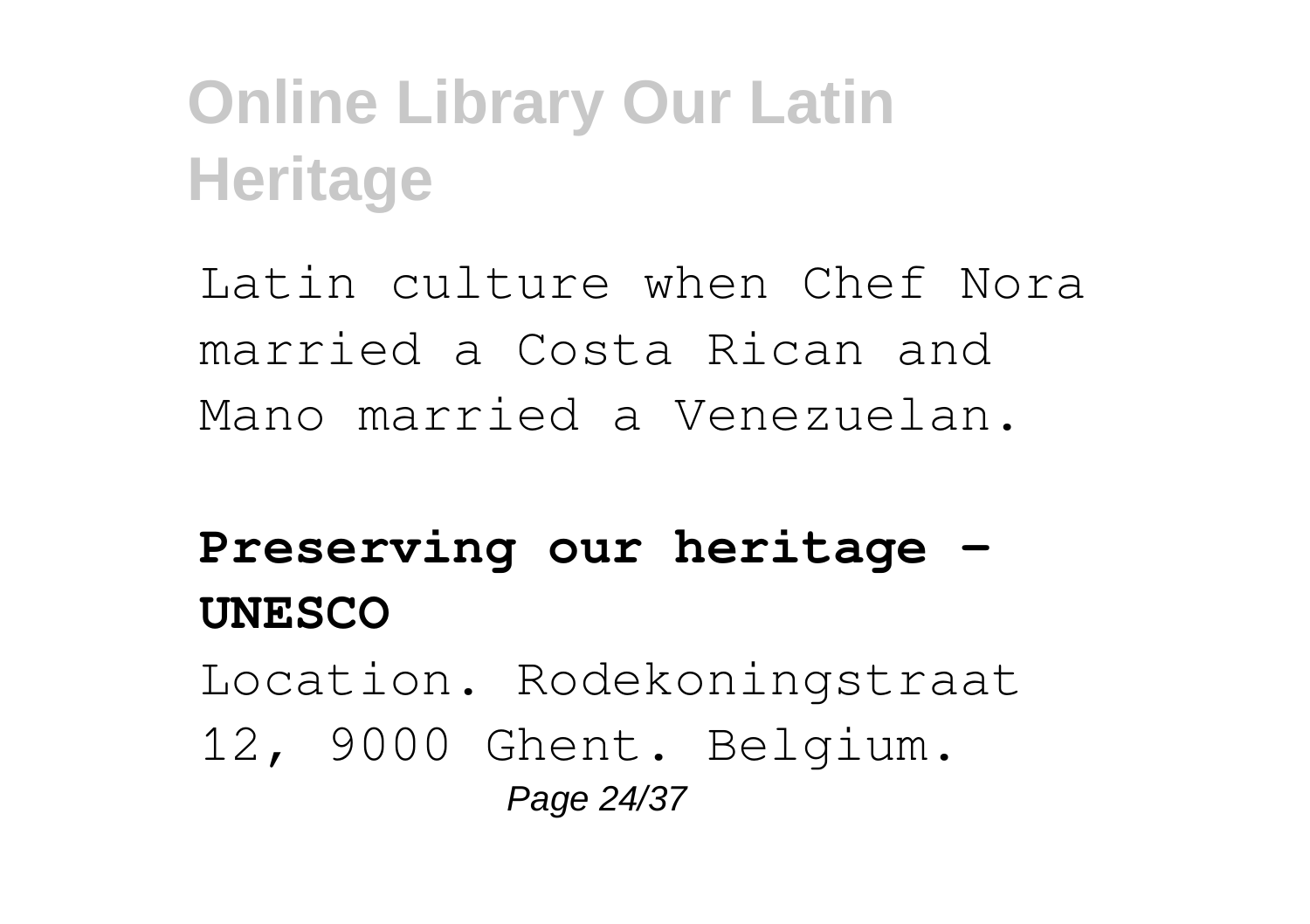Hours. Tuesday - Saturday: 19.00 - 21.30 Thursday - Saturday: 12.00 - 13.30. Contact. info@heritage.gent

#### **Heritage**

Operating as an even bigger and better Whirlpool Page 25/37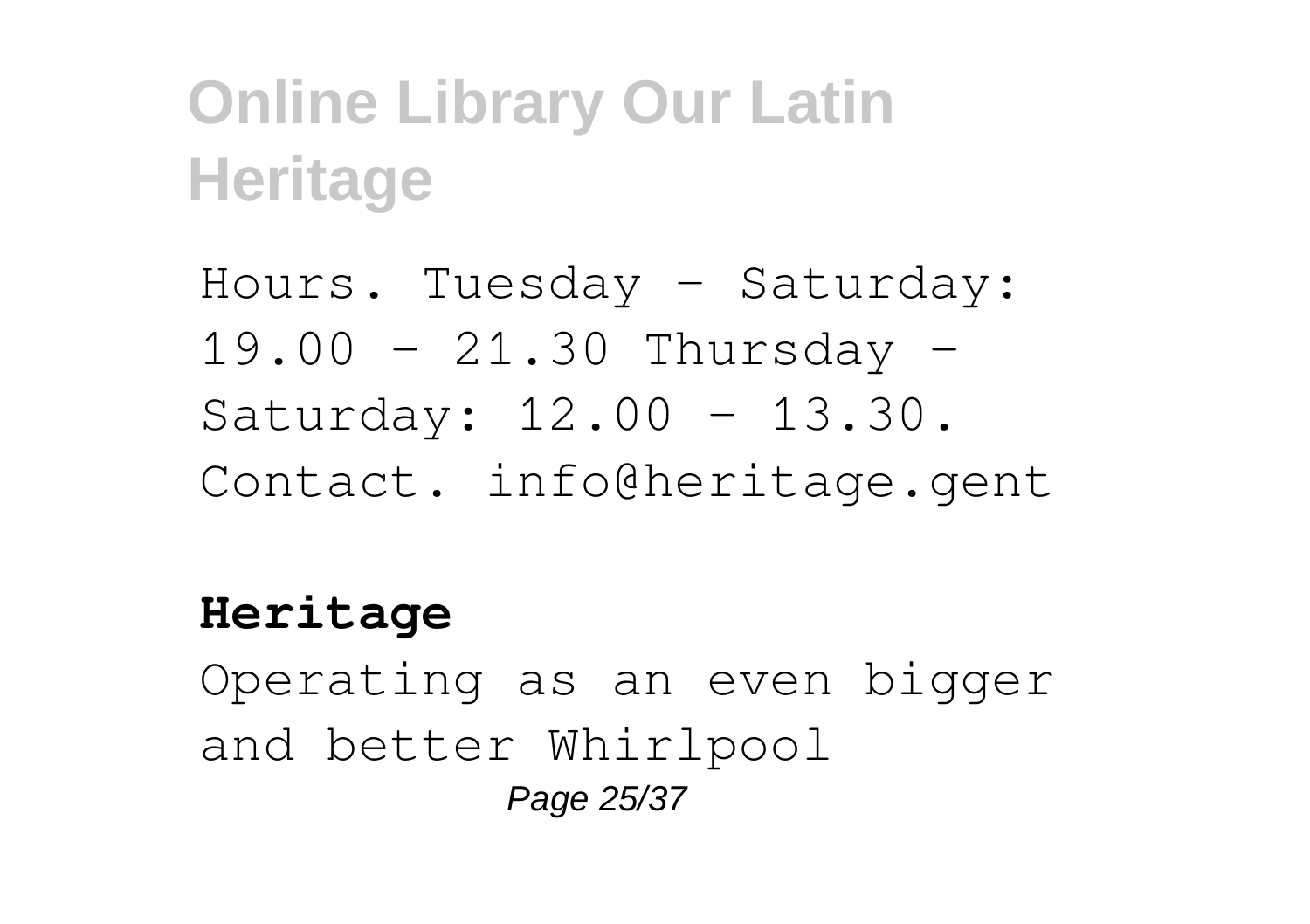Corporation, we accelerated our global expansion in the 1990s, with an expanded presence throughout Europe, Latin America, Asia and parts of Africa. We were well on our way to becoming a global force in the home Page 26/37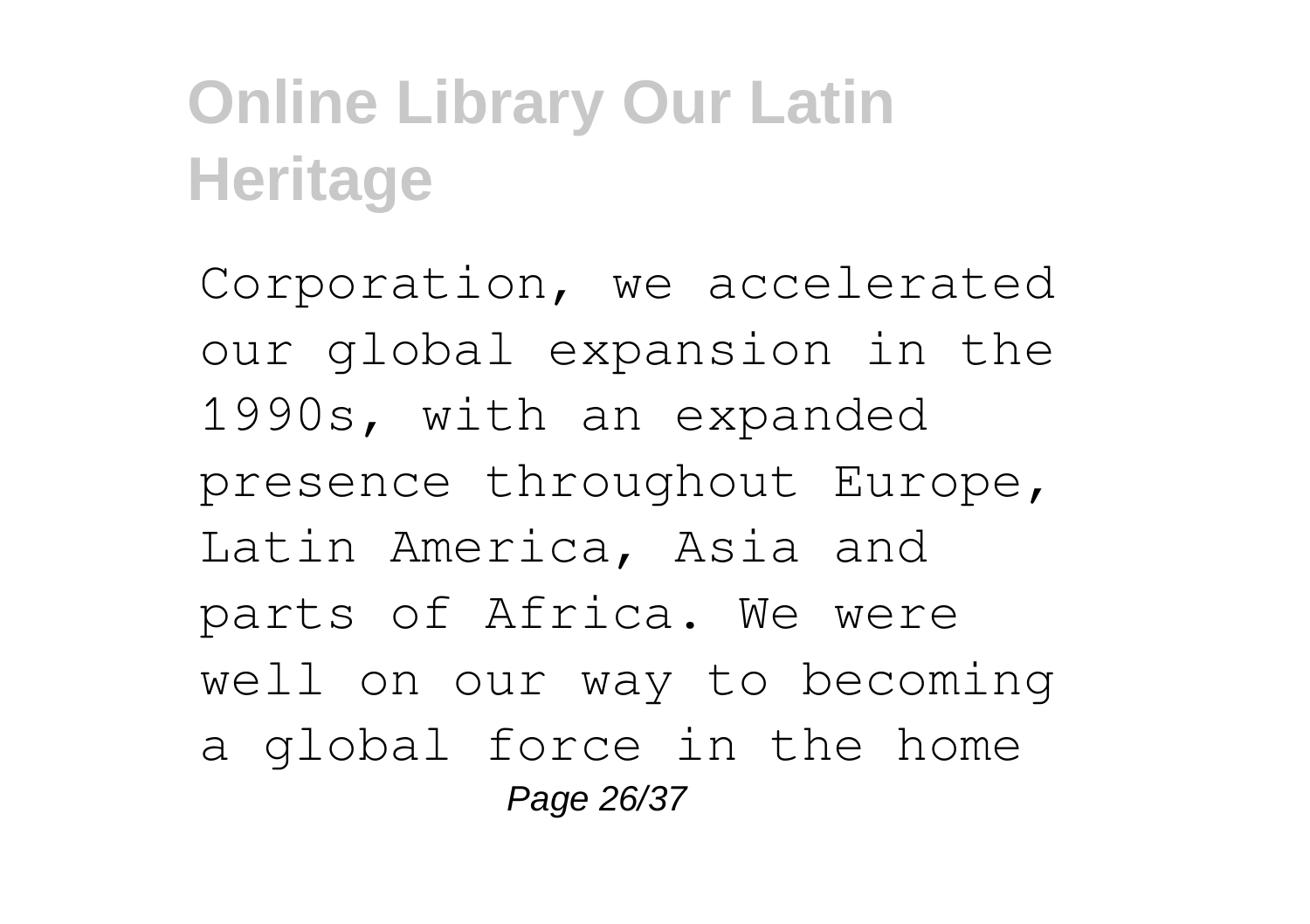appliance industry and the industry's eventual leader.

**Cultural Diversity: A Necessity in Our Changing World – Global Heritage ...** Inside the nation's first law school clinic devoted to Page 27/37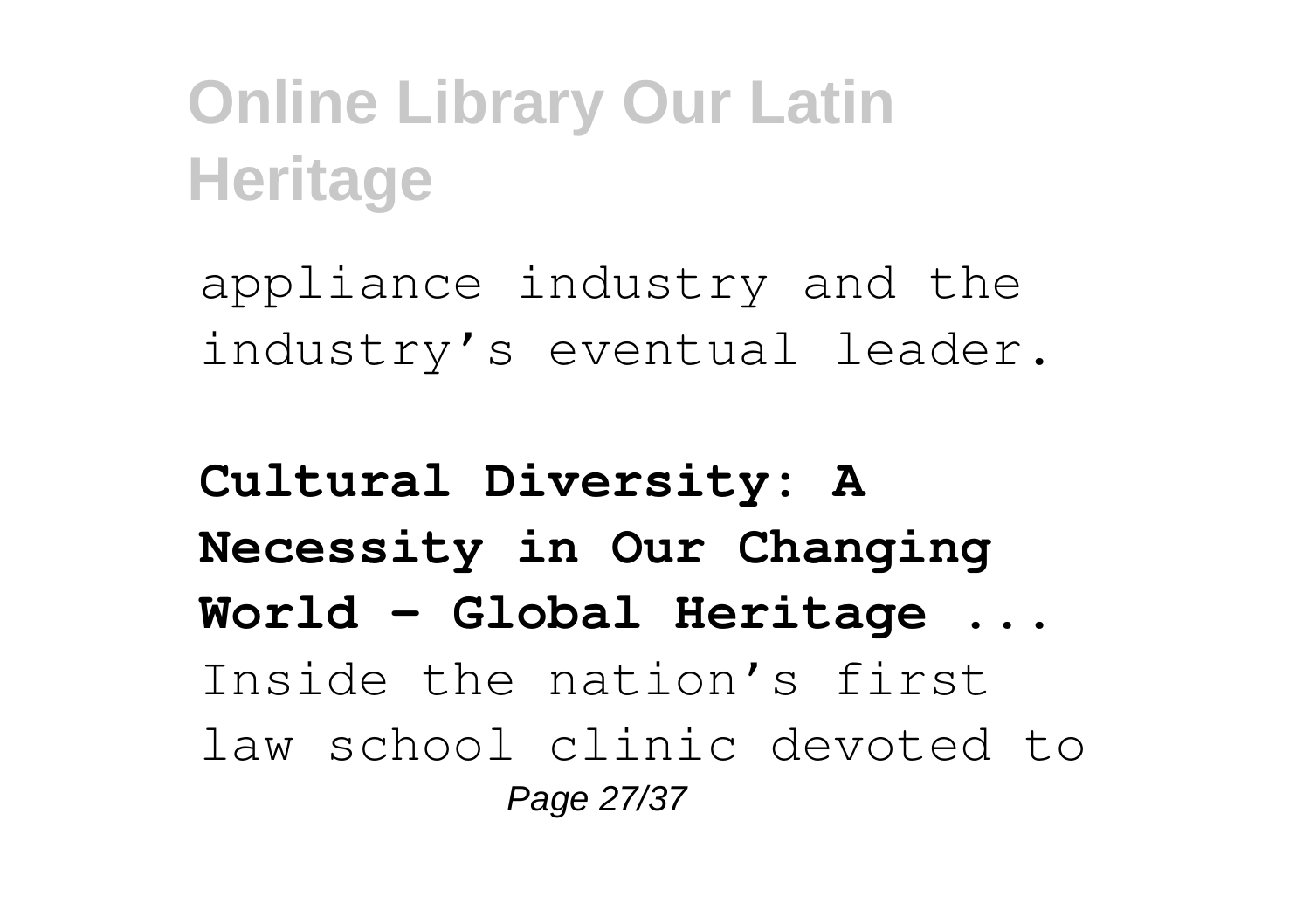providing legal and policy solutions for our food system. ... Author Readings - May 15 Heritage Radio Network On Tour Episode 417, Aired: June 17, 2022 HRN was proud to work with Slow Food USA as a media partner for Page 28/37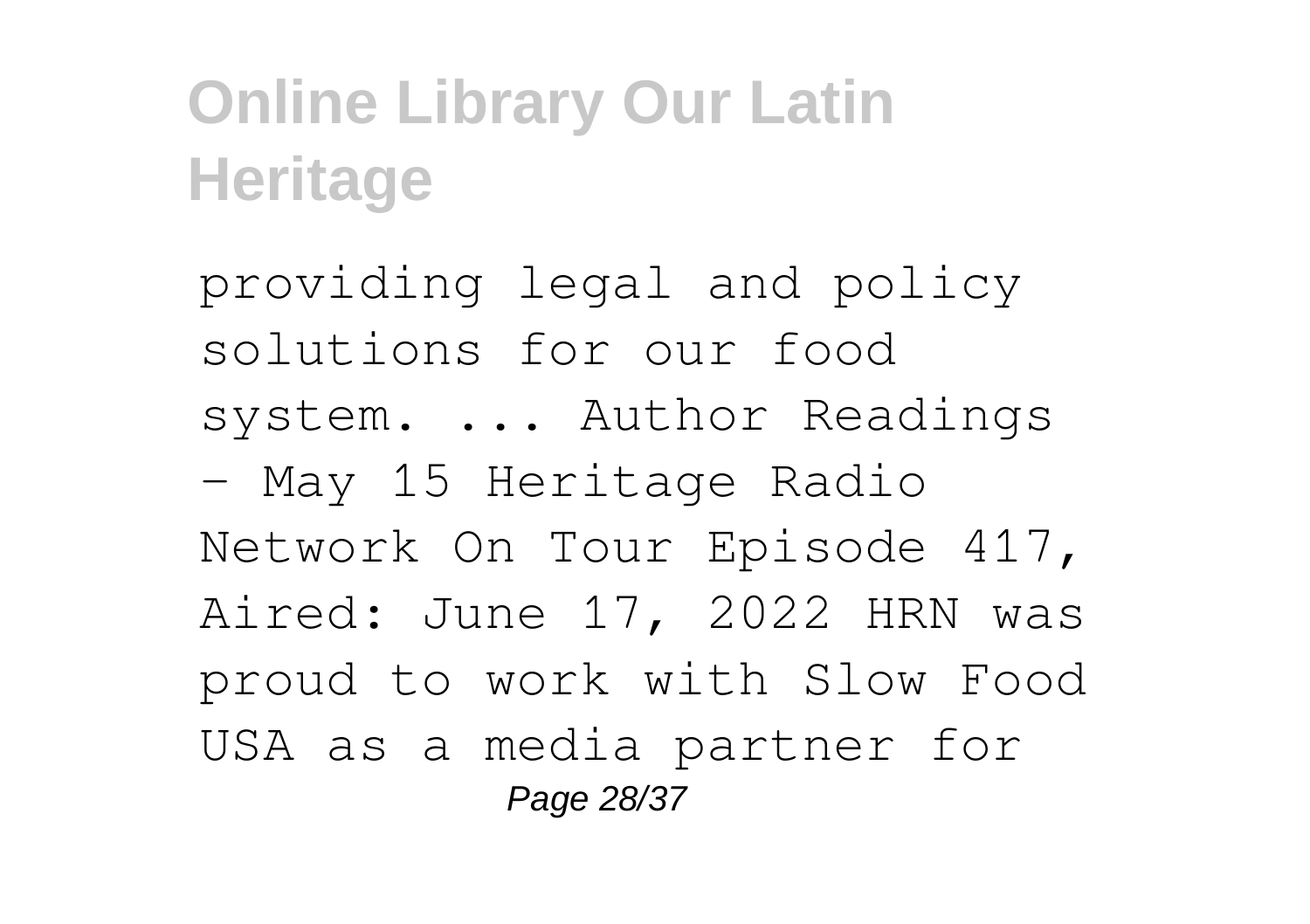the Slow Food Summit, which took place on May 13 - May 15, 2022. ...

#### **Home - Hola Charlotte Festival**

3. Cultural diversity is our shared human heritage. Page 29/37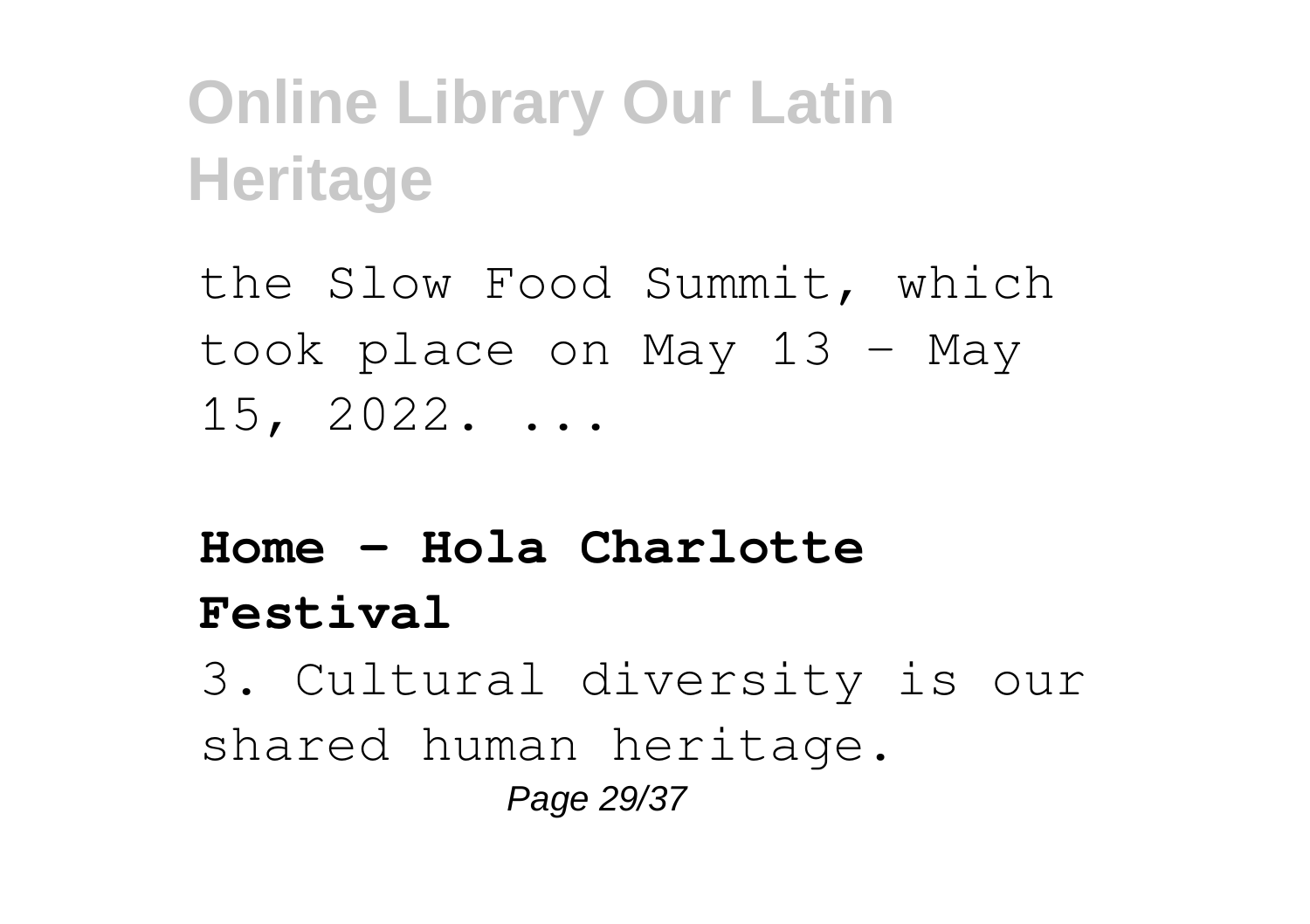Cultural diversity is the bedrock of our global heritage  $-$  just ask international organizations such as UNESCO. By wedding cultural rights to human rights, UNESCO has made it clear that cultural Page 30/37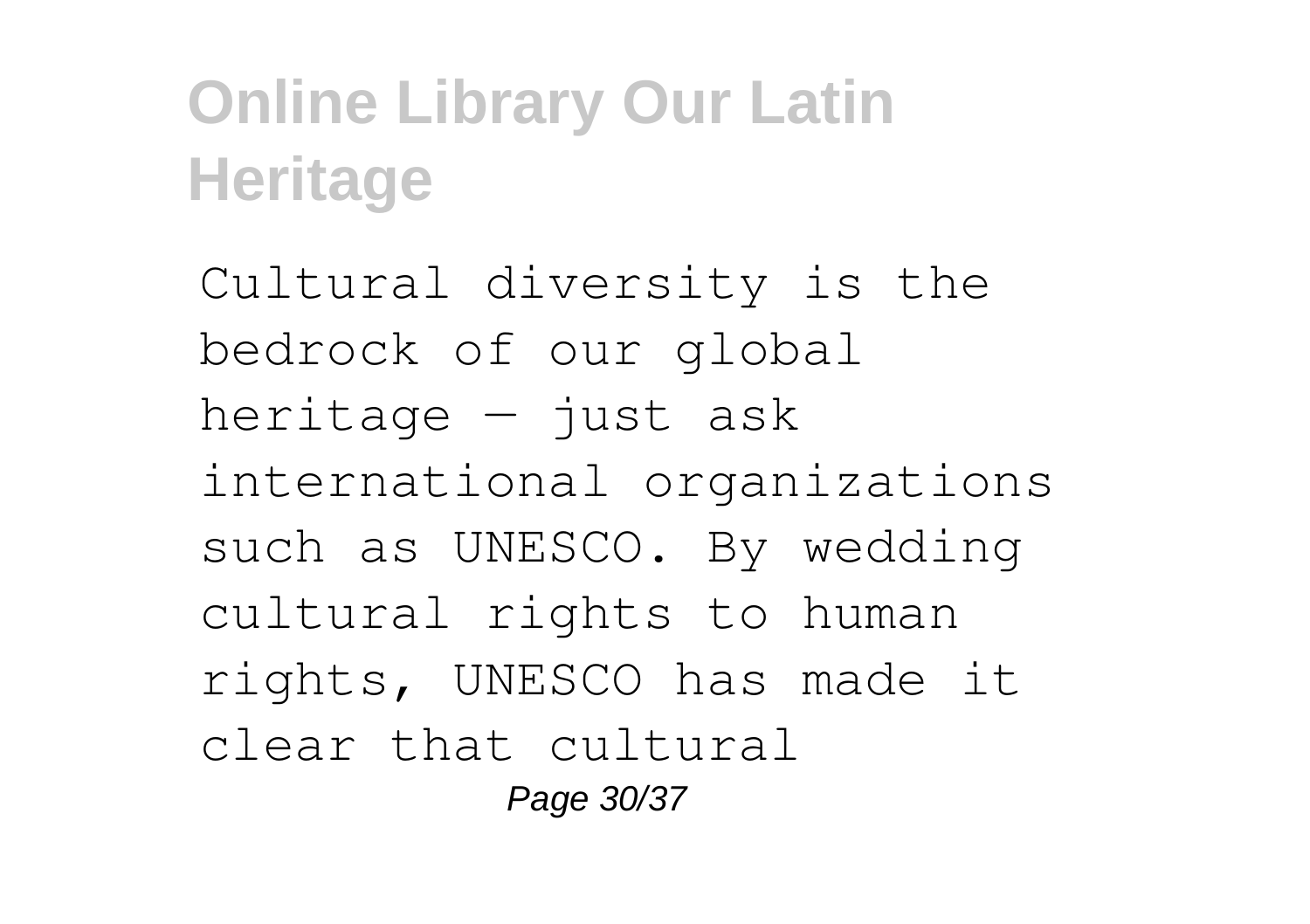diversity is a vital component of today's society:

**India heritage walks | Kochi trails: Fort Kochi, Mattancherry spice ...** Hosted by Norsan Media, Hola Page 31/37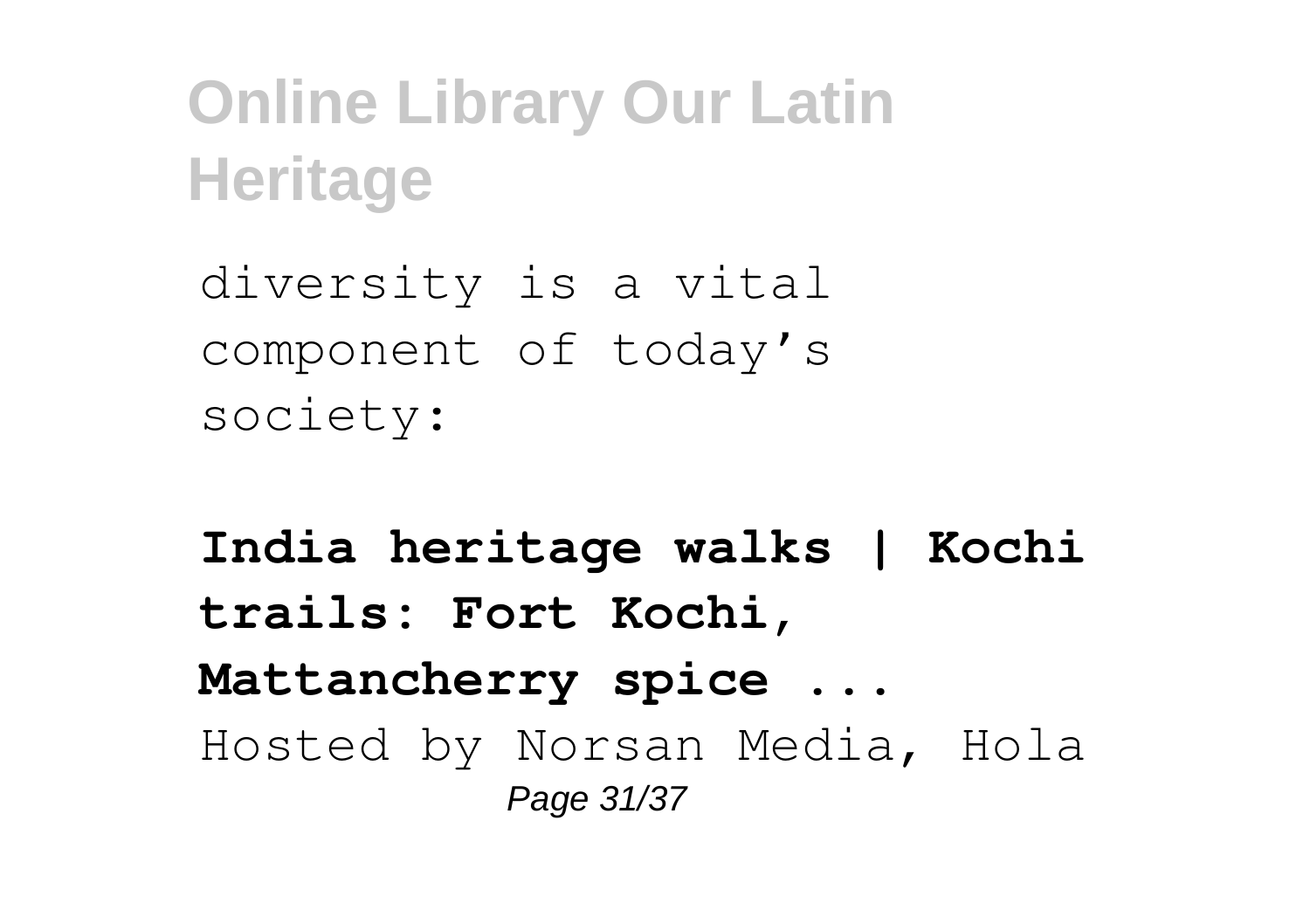Charlotte is the largest Hispanic Heritage celebration in Charlotte, highlighting Latin American culture and all its diversity. For the 9th annual we are in person again featuring nationally Page 32/37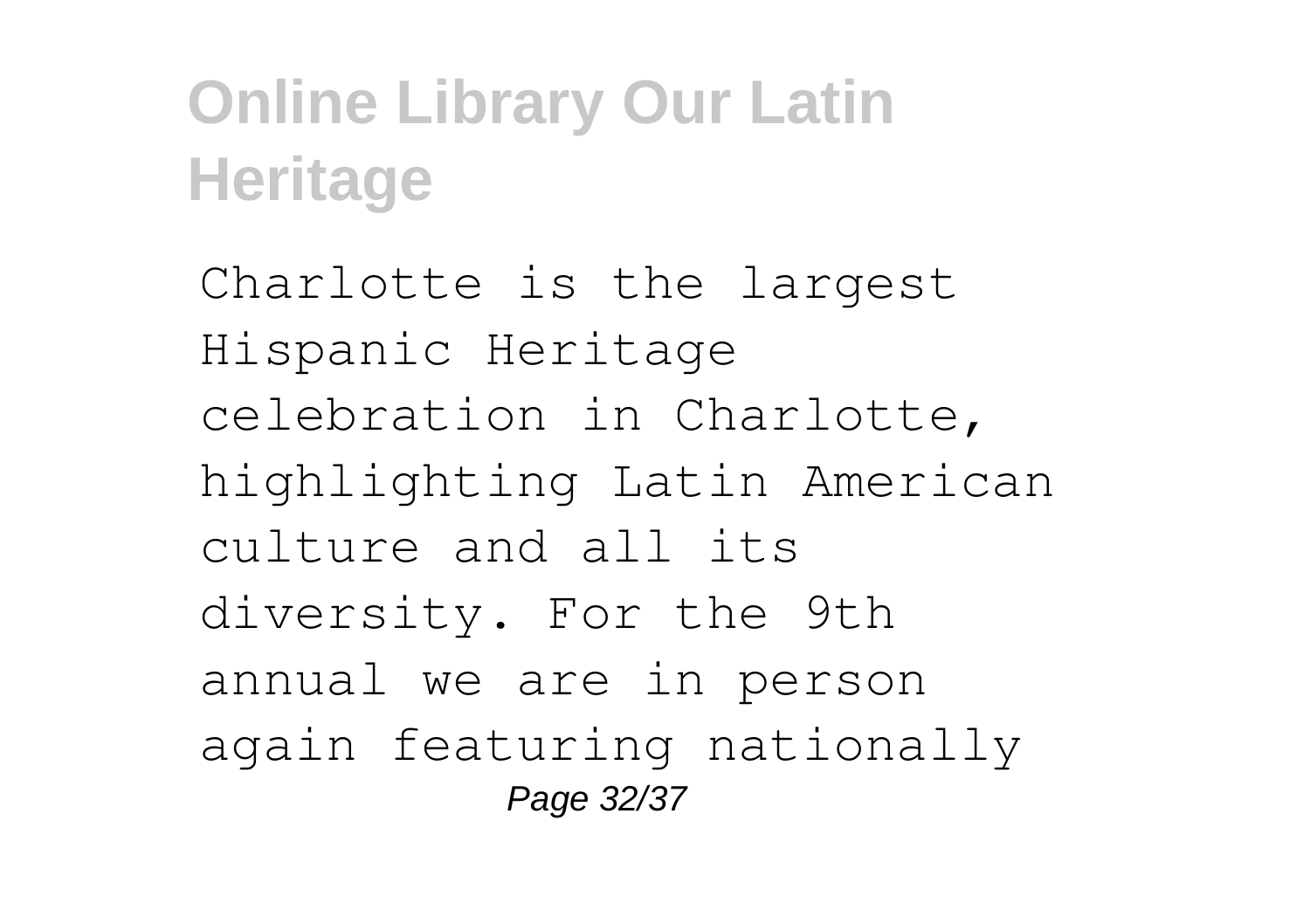recognized entertainers and celebrating the heritage of 15 Latin American countries with Hispanics of all backgrounds and ages.

**Milestone Documents | National Archives** Page 33/37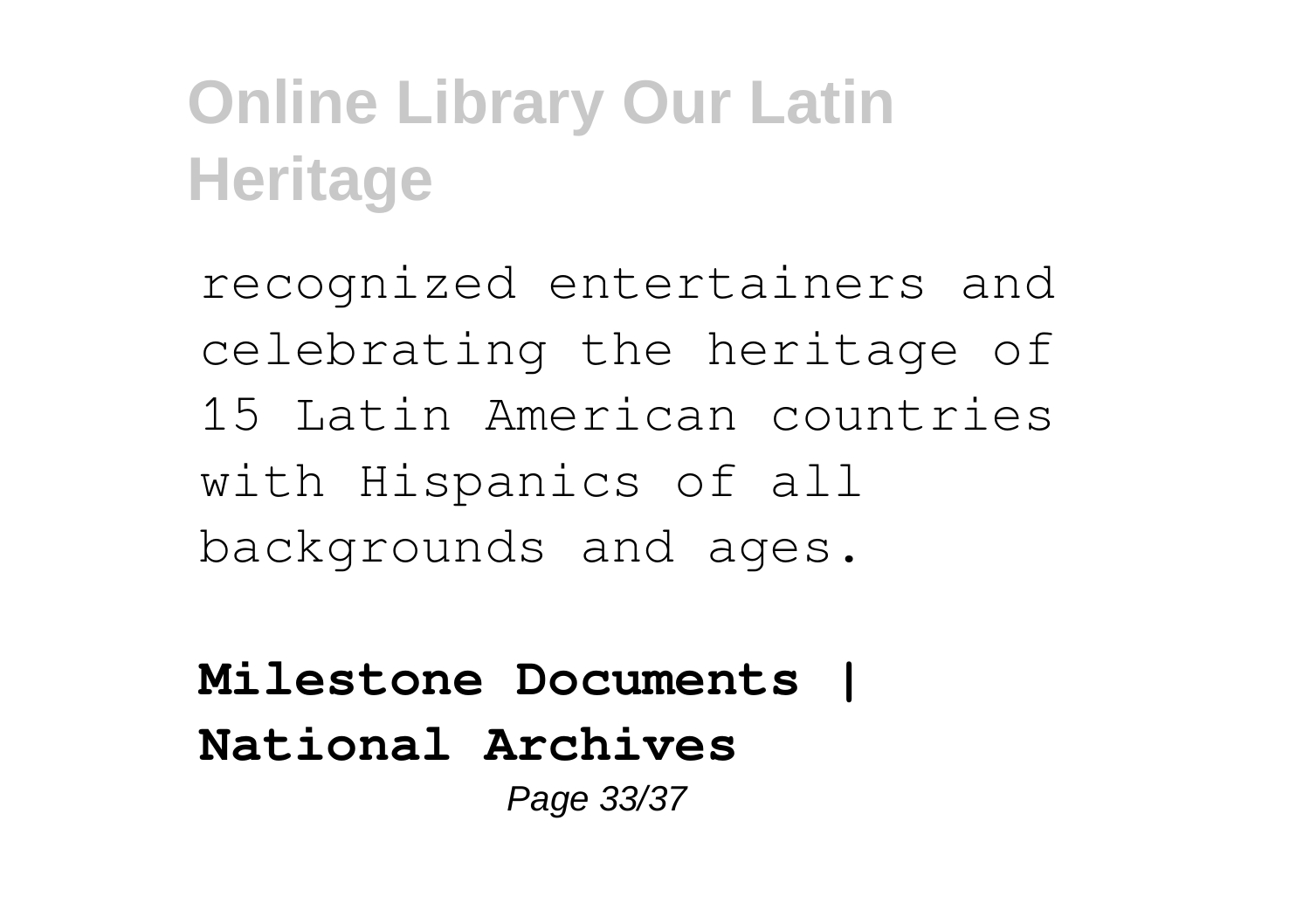Spanish colonial missions in North America are significant because so many were established and they had lasting effects on the cultural landscape. Their legacy is firmly a part of our national story and Page 34/37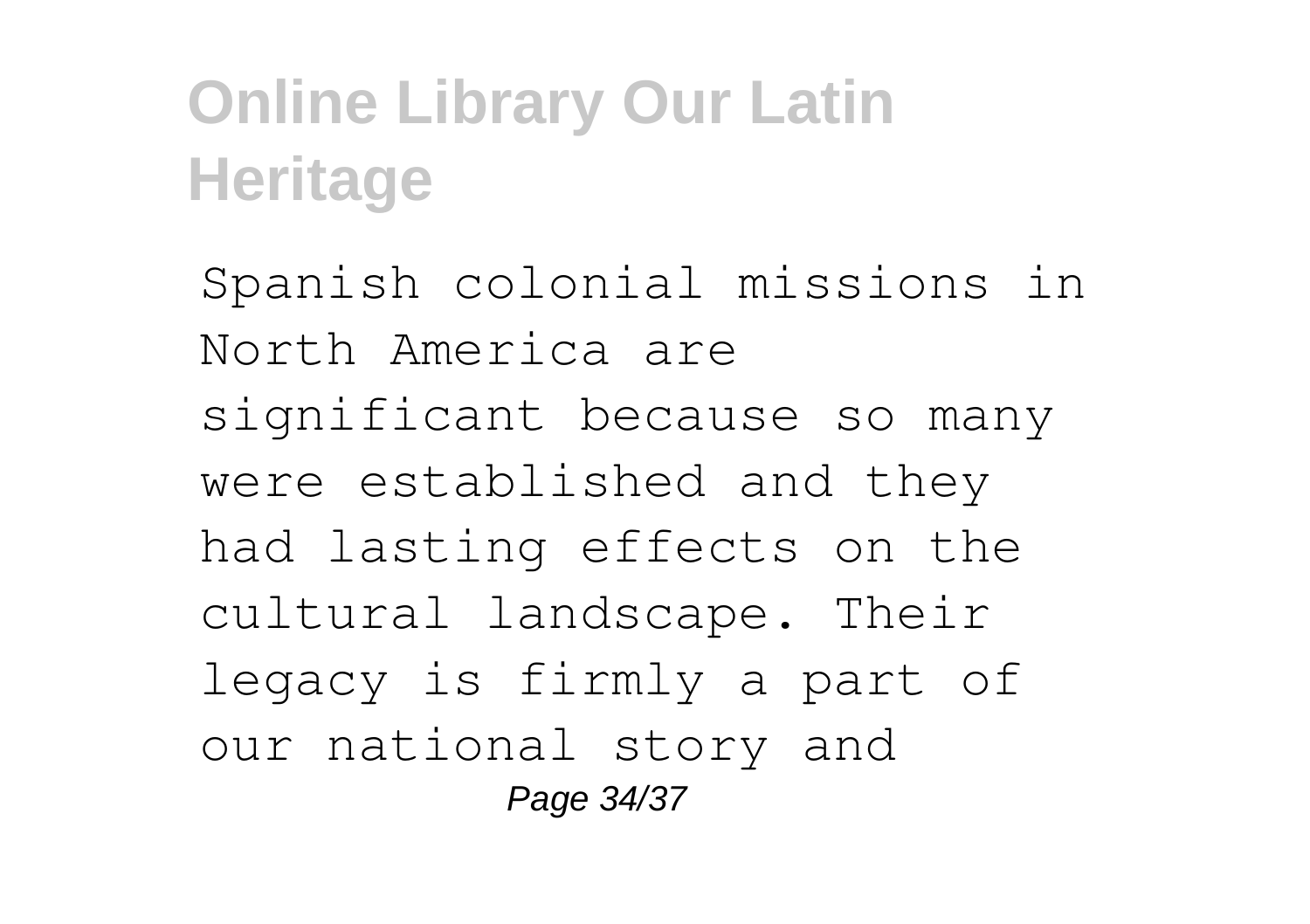patrimony, and it highlights the common heritage the United States shares with Spain, Mexico and Latin America.

#### **Hispanic Heritage Foundation** No trip to Kochi is complete Page 35/37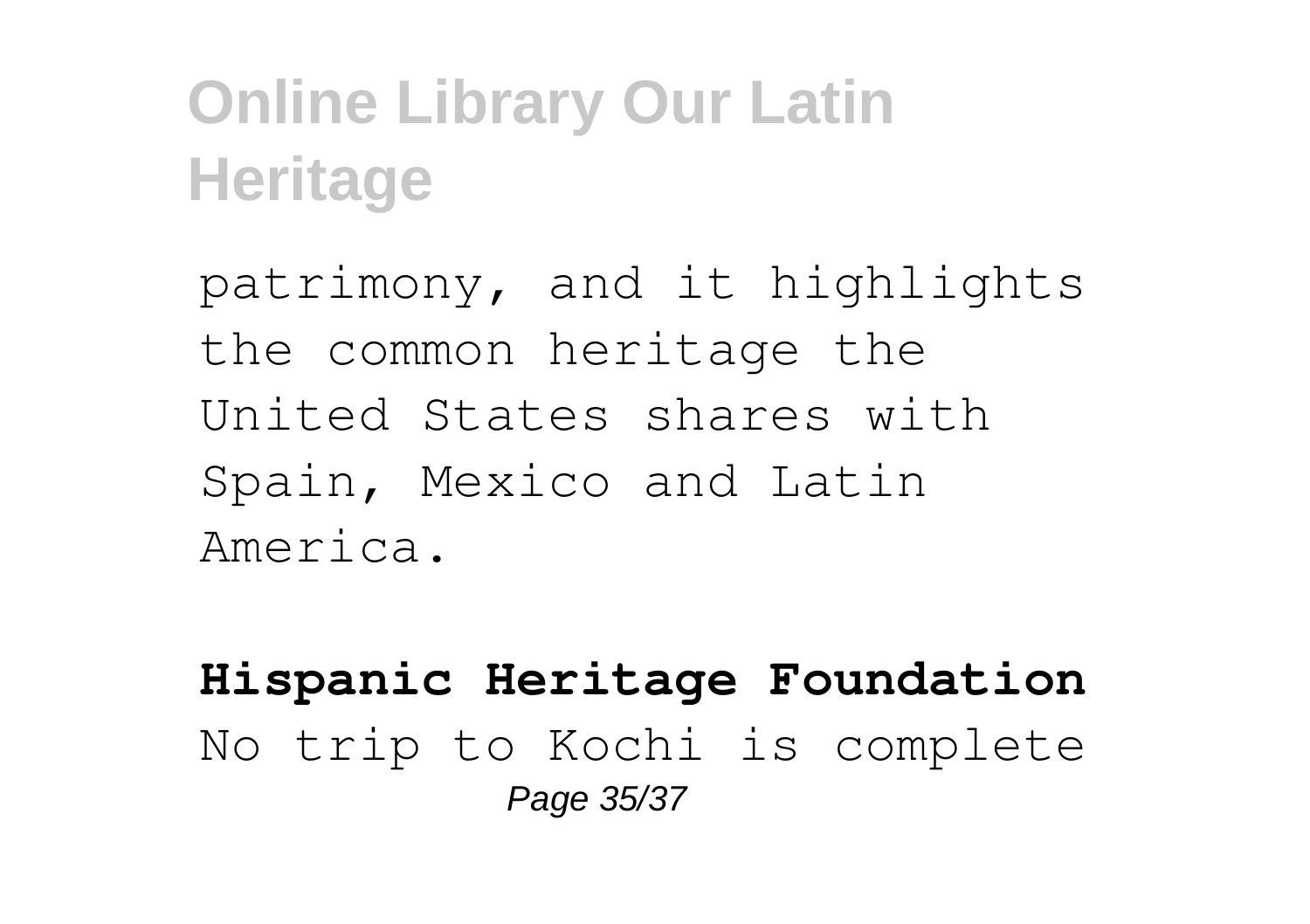without a walking trail in Fort Kochi. Plus, a spice trail that goes through Mattancherry and a culinary experience to understand what Latin Catholic food is all about.